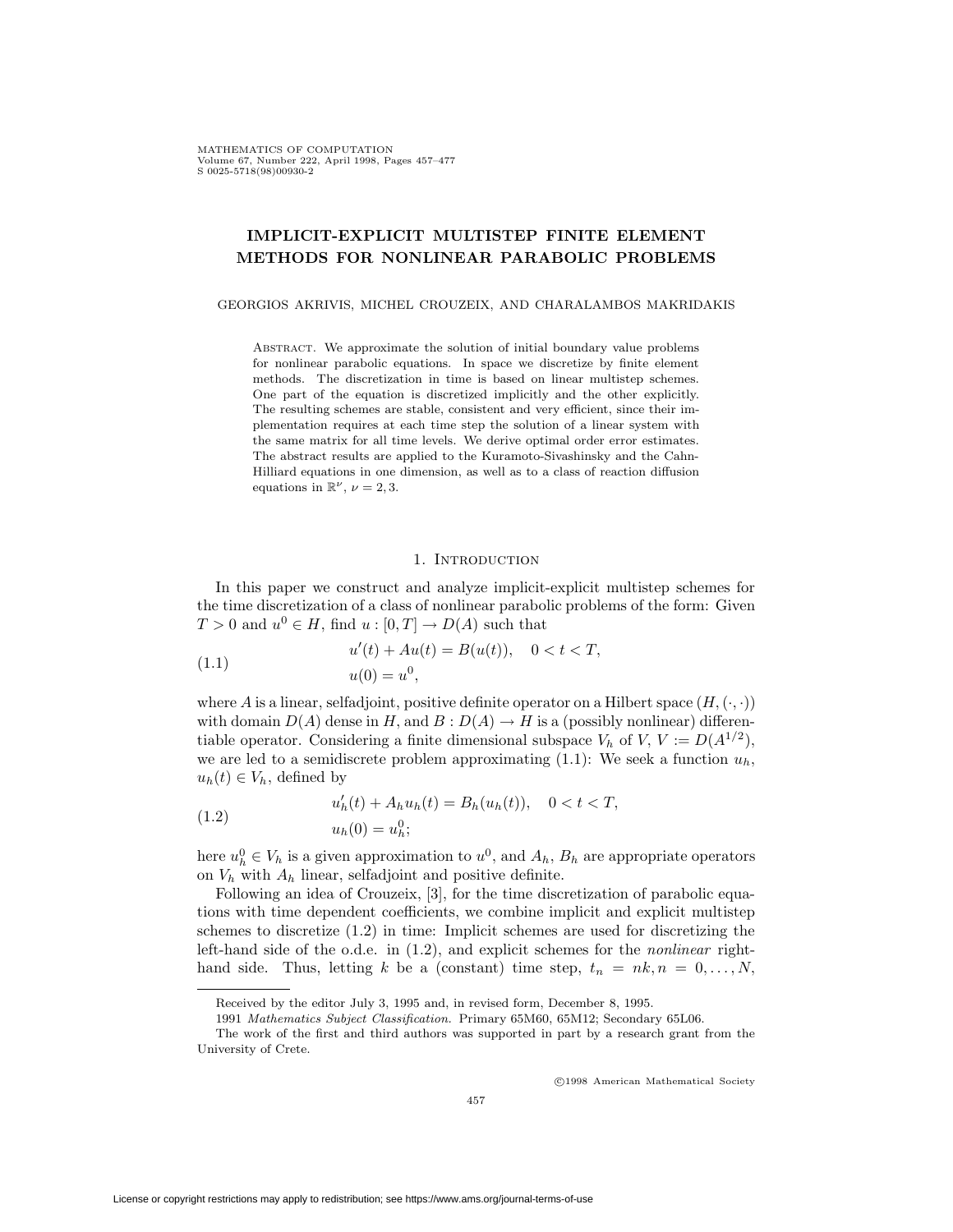$T = Nk$ , we define a sequence of approximations  $U^n$ ,  $U^n \in V_h$ , to  $u^n = u(t_n)$ , by

(1.3) 
$$
\sum_{i=0}^{q} \alpha_i U^{n+i} + k \sum_{i=0}^{q} \beta_i A_h U^{n+i} = k \sum_{i=0}^{q-1} \gamma_i B_h (U^{n+i}).
$$

A scheme of this form is characterized by three polynomials  $\alpha, \beta$  and  $\gamma$ ,

$$
\alpha(\zeta) = \sum_{i=0}^q \alpha_i \zeta^i, \quad \beta(\zeta) = \sum_{i=0}^q \beta_i \zeta^i, \quad \gamma(\zeta) = \sum_{i=0}^{q-1} \gamma_i \zeta^i.
$$

We note that, when  $B_h$  vanishes, the scheme  $(1.3)$  reduces to the implicit linear multistep method  $(\alpha, \beta)$  (or  $(\rho, \sigma)$ ) in the notation of Dahlquist) for the equation  $u'_h(t) + A_h u_h(t) = 0$ ; similarly if  $A_h$  vanishes, the scheme (1.3) reduces to the linear multistep method  $(\alpha, \gamma)$ , which is explicit since  $\gamma_q = 0$ , for the equation  $u'_h(t) = B_h(u_h(t))$ . The scheme (1.3) is a combination of the methods  $(\alpha, \beta)$  and  $(\alpha, \gamma)$ ; it is linearly implicit and nonlinearly explicit. We shall refer to it as the  $(\alpha, \beta, \gamma)$  scheme.

We shall assume in the sequel that the method  $(\alpha, \beta)$  is strongly  $A(0)$ −stable; this implies, in particular, that  $\alpha_q \beta_q$  is positive, which in turn ensures invertibility of the operator  $\alpha_q I + k\beta_q A_h$ . Thus, given  $U^0, \ldots, U^{q-1}$  in  $V_h, U^q, \ldots, U^N$  are well defined by the  $(\alpha, \beta, \gamma)$  scheme. We will assume in the sequel, without loss of generality, that both  $\alpha_q$  and  $\beta_q$  are positive.

For the analysis of the scheme (1.3) we will need some additional assumptions for the operators *A* and *B* as well as for the finite dimensional spaces  $V_h$ ; the operators  $A_h$  and  $B_h$  will then be appropriately defined. Let, thus,  $|\cdot|$  denote the norm of *H*, and introduce in *V* the norm  $\Vert \cdot \Vert$  by  $\Vert v \Vert = (A^{1/2}v, A^{1/2}v)^{1/2}$ . We identify *H* with its dual, and denote by  $V'$  the dual of  $V$ , again by  $(\cdot, \cdot)$  the duality pairing on  $V'$ and *V*, and by  $\|\cdot\|_{*}$  the dual norm on *V'*. We assume that *B* can be extended to an operator from  $\hat{V}$  into  $V'$ , which is differentiable, and an estimate of the form

(1.4) 
$$
|(B'(v)w, \omega)| \le \lambda ||w|| ||\omega|| + \mu(v)|w|| \omega| \quad \forall v, w, \omega \in V
$$

holds with a constant  $\lambda < 1$  and a functional  $\mu(v)$  which is bounded for *v* bounded in *V*. Indeed, depending on the particular  $(\alpha, \beta, \gamma)$  scheme, we shall need to assume that the constant  $\lambda$  is appropriately small. Further, the assumption that  $\mu(v)$ is bounded for *v* bounded in *V* will suffice to derive our results under some mild mesh conditions; these conditions can be weakened if  $\mu(v)$  is bounded for *v* bounded in some appropriate weaker norms, and even avoided if  $\mu(v)$  is bounded for *v* bounded in *H.*

We will assume in the sequel that  $(1.1)$  possesses a solution which is sufficiently regular for our results to hold. Uniqueness of smooth solutions follows easily in view of  $(1.4)$ .

For the space discretization we use a family  $V_h$ ,  $0 < h < 1$ , of finite dimensional subspaces of *V.* In the sequel the following discrete operators will play an essential role: Define  $P_o: V' \to V_h$ ,  $R_h: V \to V_h$ ,  $A_h: V \to V_h$ , and the nonlinear operator  $B_h: V \to V_h$  by

$$
(P_o v, \chi) = (v, \chi) \quad \forall \chi \in V_h,
$$
  
\n
$$
(AR_h v, \chi) = (Av, \chi) \quad \forall \chi \in V_h,
$$
  
\n
$$
(A_h \varphi, \chi) = (A\varphi, \chi) \quad \forall \chi \in V_h,
$$
  
\n
$$
(B_h(\varphi), \chi) = (B(\varphi), \chi) \quad \forall \chi \in V_h.
$$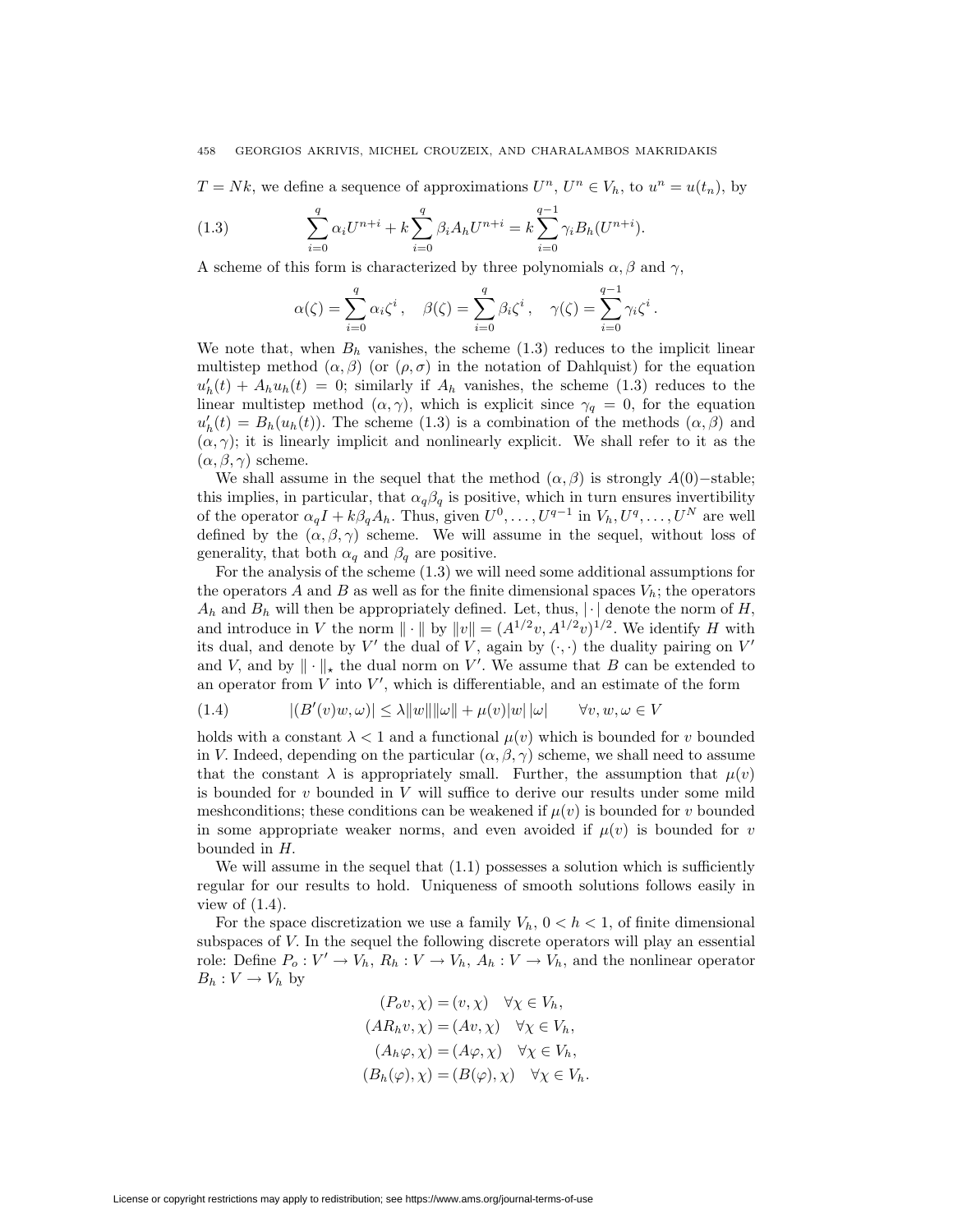Then, obviously,  $A_h R_h = P_o A$  and  $B_h = P_o B$ .

In the error analysis we shall use the approximation properties of the "elliptic projection"  $R_h$ . We assume that  $R_h v$  is an approximation to *v* of order *r*, provided that *v* is sufficiently regular,

(1.5) 
$$
|v - R_h v| + h^{d/2} ||v - R_h v|| \le M(v) h^r,
$$

where *r* and *d* are two integers,  $2 \leq d \leq r$ , and  $M(v)$  is bounded if an appropriate norm of *v* is bounded. We further assume that

(1.6) 
$$
||B(v) - B(R_h v)||_* \le M(v)h^r.
$$

We emphasize that the condition (1.6) serves consistency purposes only. It is needed to prove consistency of the  $(\alpha, \beta, \gamma)$  scheme—and, in fact, already of the semidiscrete problem  $(1.2)$ —for  $R_h u$  of optimal order with respect to h. It is somehow restrictive though, since it essentially means that, if *A* is a differential operator of order *d,* then *B* may contain derivatives of up to order *d/*2 only. For some concrete differential equations, however, one can get by with a less stringent condition by taking into account in the definition of *R<sup>h</sup>* the terms of *B* of order higher than *d/*2*.*

The scheme (1.3) is very efficient since its implementation requires at every time step solving a linear system with the same matrix for all time levels. If the order of both the implicit and the explicit scheme is  $p$ , then under some mild meshconditions and for appropriately small  $\lambda$ , and appropriate starting values  $U^0, \ldots, U^{q-1}$ , we derive the optimal order error estimate

$$
\max_{0 \le n \le N} |u(t_n) - U^n| \le c(k^p + h^r).
$$

An outline of the paper is as follows: Section 2 is devoted to the analysis of a simple one step semiexplicit scheme of first order accuracy; its purpose is to motivate the analysis, in section 3, of more general multistep schemes of higher accuracy. Finally, in the last section, we apply our abstract results to three examples, namely the Kuramoto-Sivashinsky equation and the Cahn-Hilliard equation in one space dimension, and to a class of reaction diffusion equations in  $\mathbb{R}^{\nu}$ ,  $\nu = 2, 3$ .

#### 2. An implicit-explicit one step scheme

As a motivation for the analysis of multistep schemes, we study in this section the simplest implicit-explicit scheme which is a combination of the backward Euler and the Euler method.

Let  $U^0 \in V_h$  be given. We define fully discrete approximations  $U^n \in V_h$  to  $u(t_n)$ , recursively by

(2.1) 
$$
\frac{U^{n+1} - U^n}{k} + A_h U^{n+1} = B_h(U^n), \quad n = 0, ..., N-1.
$$

Our main concern in this section is to analyze the approximation properties of the sequence  $\{U^{n}\}\$ . As an intermediate step, we shall show consistency of the scheme (2.1) for the elliptic projection of the solution *u* of (1.1). Let

$$
W(t) = R_h u(t), \quad W(t) \in V_h, \quad 0 \le t \le T.
$$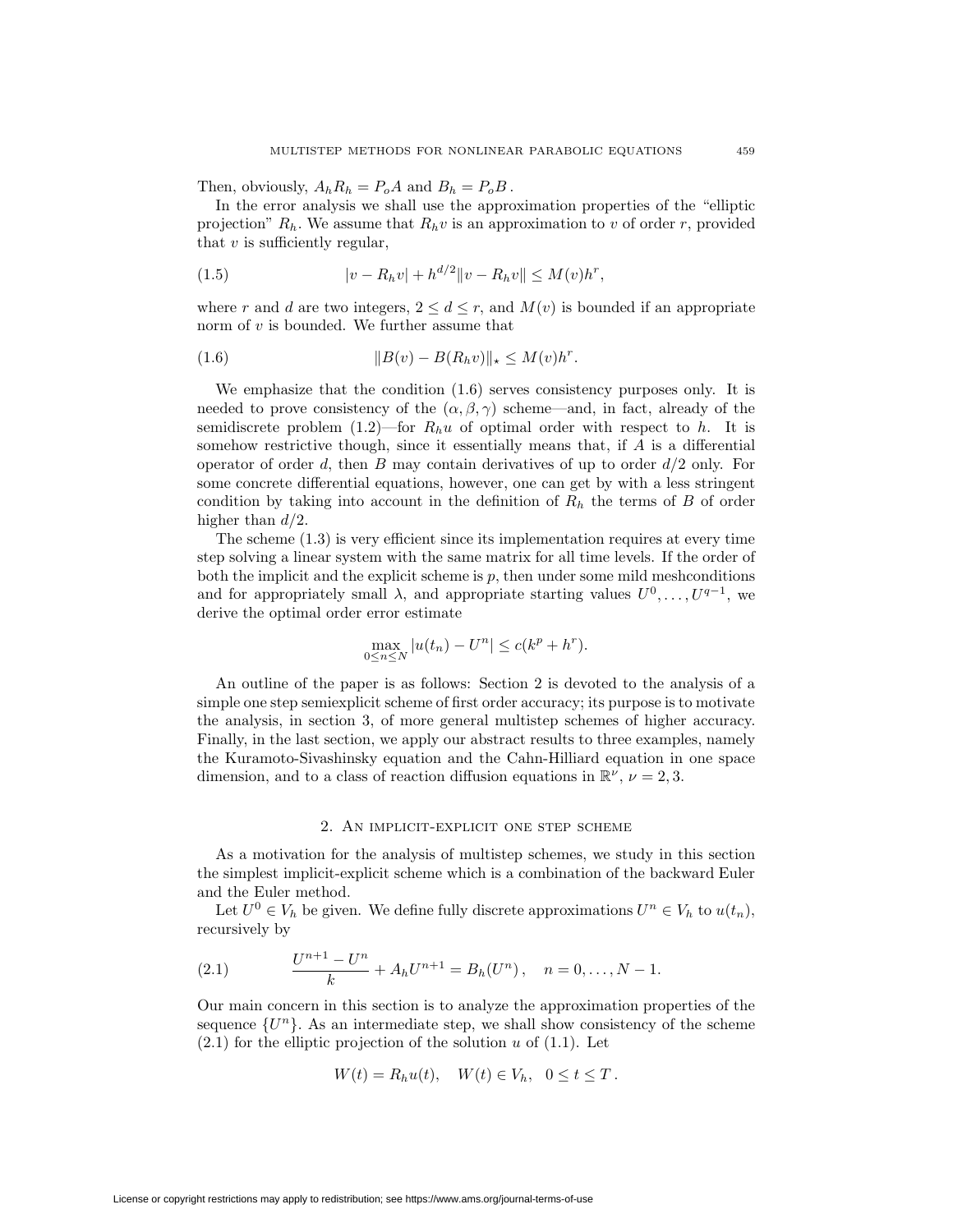We note for later use that, in view of the definition of  $R_h$ ,  $||W(t)||$  is obviously bounded by  $||u(t)||$ , and thus bounded uniformly in *h* and *t*,

(2.2) 
$$
\sup_{h} \sup_{t} ||W(t)|| \leq C.
$$

**Consistency.** The consistency error  $E^n$  of the scheme (2.1) for *W* is given by  $kE^n = (W^{n+1} - W^n) + kA_hW^{n+1} - kB_h(W^n), \quad n = 0, 1, \ldots, N - 1$ . Using the relation  $A_h R_h = P_o A$  and the definition of  $B_h$ , we rewrite  $E^n$  as  $kE^{n} = R_{h}(u^{n+1} - u^{n}) + kP_{o}Au^{n+1} - kP_{o}B(R_{h}u^{n}),$ 

and thus, in view of  $(1.1)$ ,  $E^{n} = E_{1}^{n} + E_{2}^{n}$ , where

(2.4) 
$$
kE_1^n = (R_h - P_o)(u^{n+1} - u^n) + P_o(u^{n+1} - u^n - ku'(t_{n+1})) + kP_o(B(u^{n+1}) - B(u^n)),
$$

and

(2.5) 
$$
E_2^n = P_o(B(u^n) - B(R_hu^n)).
$$

Obviously

(2.6) 
$$
\max_{0 \le n \le N-1} |E_1^n| \le C(k + h^r).
$$

Further, in view of (1.6),

(2.7) 
$$
\max_{0 \le n \le N-1} \|E_2^n\|_{*} \le Ch^{r}.
$$

Next, we show optimal order rate of convergence of our approximations to the (sufficiently regular) solution of (1.1), provided that the initial approximation  $U^0 \in$ *V<sup>h</sup>* satisfies

(2.8) 
$$
|u^0 - U^0| + h^{d/2} ||u^0 - U^0|| \le c(u)h^r.
$$

We first introduce some more notation: For  $v \in V$  and  $b > 0$ , let

$$
||v||_b := \left\{ |v|^2 + bk||v||^2 \right\}^{1/2},
$$

and set  $||v|| := ||v||_1$ . Further, let

(2.9) 
$$
m := \sup \{ \mu(v) : ||v|| \le \sup_t ||u(t)|| + 1 \}
$$

with  $\mu(v)$  as in (1.4).

The main result in this section is given in the following theorem:

**Theorem 2.1.** *Assume that k and*  $h^{2r}k^{-1}$  *are sufficiently small. Then, we have the local stability estimate*

$$
\|W^{n} - U^{n}\|_{\lambda} \le e^{mt_{n}} \left\{ \|W^{0} - U^{0}\|_{\lambda} + k \sum_{j=0}^{n-1} |E_{1}^{j}| + \frac{1}{\sqrt{2(1-\lambda)}} \left(k \sum_{j=0}^{n-1} \|E_{2}^{j}\|_{\star}^{2}\right)^{1/2}\right\},\
$$

*and the error estimate*

(2.11) 
$$
\max_{0 \le n \le N} |u(t_n) - U^n| \le C(k + h^r).
$$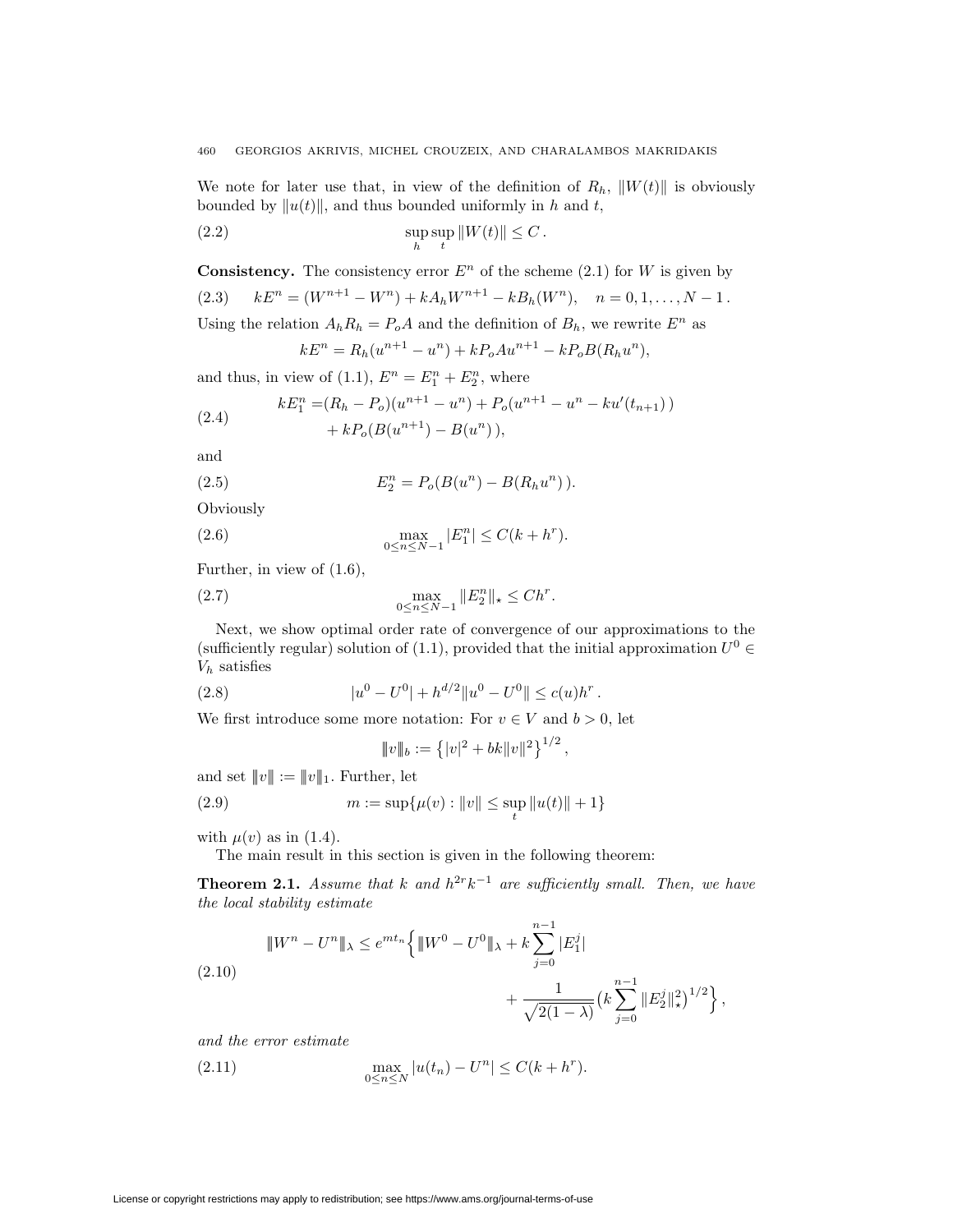*Proof.* Let  $\rho^n = u^n - W^n$  and  $\vartheta^n = W^n - U^n, n = 0, \ldots, N$ . Then, according to  $(1.5),$ 

(2.12) 
$$
\max_{0 \leq n \leq N} |\rho^n| \leq Ch^r.
$$

Further, in view of  $(1.5)$  and  $(2.8)$ ,

$$
\|\vartheta^0\|_{\lambda} \le |\vartheta^0| + k^{1/2} \|\vartheta^0\|
$$
  
\n
$$
\le Ch^r + C k^{1/2} h^{r-d/2},
$$

i.e., since  $d \leq r$ ,

*|||ϑ*<sup>0</sup>*|||<sup>λ</sup> ≤ C*(*k* + *h<sup>r</sup>* (2.13) )*.*

Now, if we assume that  $(2.10)$  holds, using  $(2.13)$ ,  $(2.6)$  and  $(2.7)$ , we obtain

(2.14) 
$$
\max_{0 \leq n \leq N} ||\vartheta^n ||_{\lambda} \leq C(k + h^r),
$$

and then  $(2.11)$  follows in view of  $(2.12)$ . Thus, it remains to prove  $(2.10)$ . To this end, we proceed as follows: From (2.1) and (2.3) we obtain an error equation for *ϑ<sup>n</sup>*,

$$
\vartheta^{n+1} + kA_h\vartheta^{n+1} = \vartheta^n + k(B_h(W^n) - B_h(U^n)) + kE^n
$$
  
=  $\vartheta^n + k \int_0^1 B'_h(W^n - s\vartheta^n) \vartheta^n ds + kE^n$ ,  $n = 0, ..., N - 1$ .

According to (2.13), (2.6) and (2.7), there exists a constant  $C_{\star}$  such that

$$
(2.15) \t e^{mT} \left\{ \|W^0 - U^0\|_{\lambda} + k \sum_{j=0}^{N-1} |E_1^j| + \frac{1}{\sqrt{2(1-\lambda)}} \left(k \sum_{j=0}^{N-1} \|E_2^j\|_{\star}^2\right)^{1/2} \right\} \leq C_{\star}(k + h^r).
$$

Next, we split the error  $\vartheta^n$  as  $\vartheta^n = \vartheta_1^n + \vartheta_2^n$ . Here  $\vartheta_1^0 = \vartheta^0$ ,  $\vartheta_2^0 = 0$ , and  $\vartheta_i^n$ ,  $n = 1, \ldots, N$ , are recursively defined by

*ϑ<sup>n</sup>*+1 *<sup>i</sup>* + *kAhϑ<sup>n</sup>*+1 *<sup>i</sup>* = *ϑ<sup>n</sup> <sup>i</sup>* + *k* Z <sup>1</sup> 0 *B<sup>0</sup> <sup>h</sup>* (*W<sup>n</sup> − sϑ<sup>n</sup>*) *ϑ<sup>n</sup> <sup>i</sup> ds* + *kE<sup>n</sup> <sup>i</sup>* (2.16) *, i* = 1*,* 2*.*

We shall show inductively that, for  $n = 0, \ldots, N$ ,

(2.17) 
$$
\|\vartheta_1^n\|_{\lambda} \le e^{mt_n} \left\{ \|\vartheta_1^0\|_{\lambda} + k \sum_{j=0}^{n-1} |E_1^j| \right\}
$$

and

(2.18) 
$$
\|\vartheta_2^n\|_{\lambda} \le e^{mt_n} \frac{1}{\sqrt{2(1-\lambda)}} \left(k \sum_{j=0}^{n-1} \|E_2^j\|_{\star}^2\right)^{1/2}.
$$

Obviously,  $(2.10)$  follows from  $(2.17)$  and  $(2.18)$ . The estimates  $(2.17)$  and  $(2.18)$ are of course valid for  $n = 0$ . Assume that they hold for some  $n, 0 \le n \le N - 1$ . Then, according to (2.15) and to (2.10), which also holds for *n,* we have, for *k* and  $k^{-1}h^{2r}$  small enough,

$$
\|\vartheta^n\| \le \frac{1}{\sqrt{\lambda}} C_{\star}(k^{1/2} + k^{-1/2}h^r) \le 1,
$$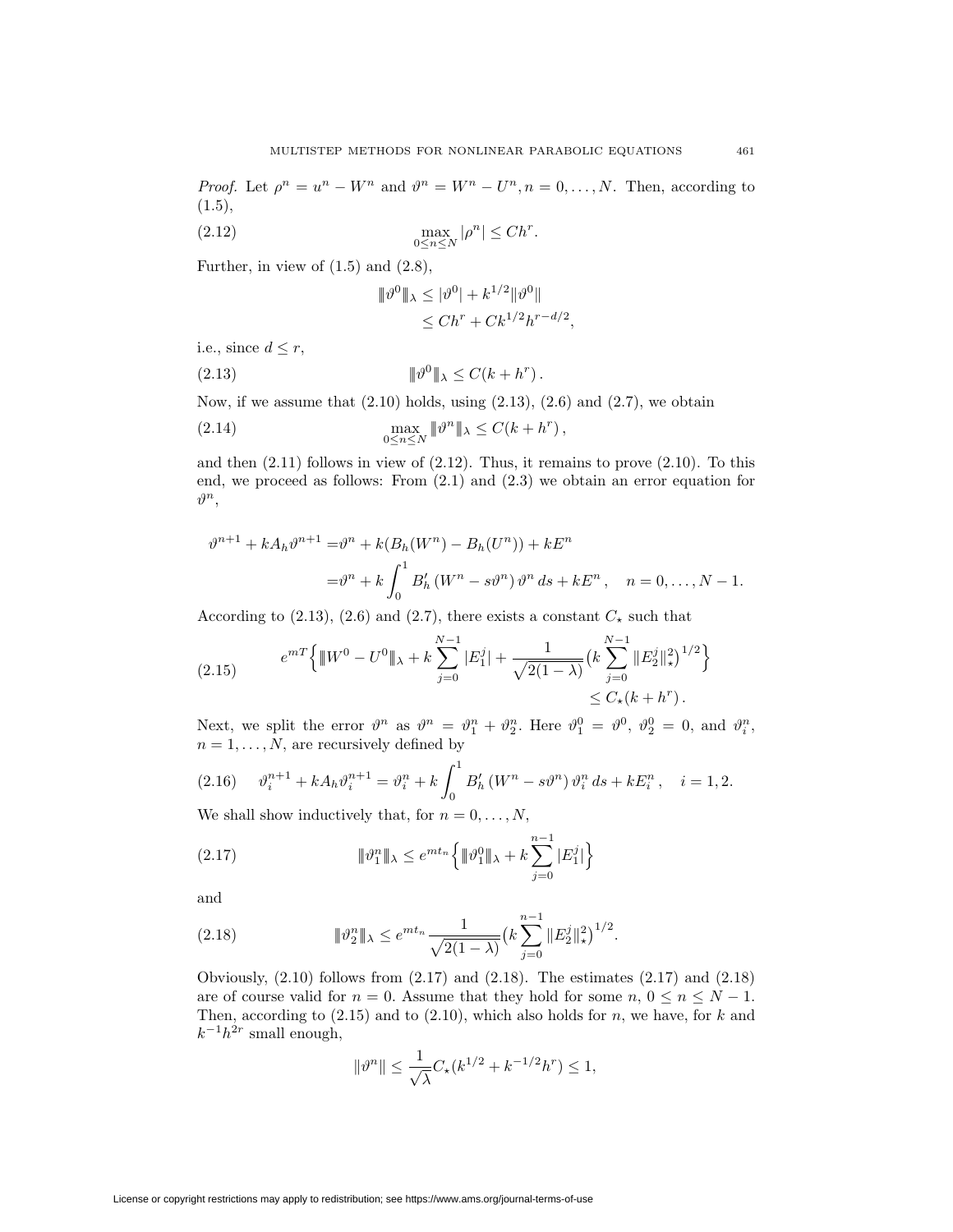i.e.,

(2.19) 
$$
\sup_{0 < s < 1} \mu \left( W^n - s \vartheta^n \right) \leq m.
$$

Taking in (2.16) the inner product with  $\vartheta_i^{n+1}$  and using the definition of  $A_h$  and *Bh,* we obtain

$$
\|\vartheta_i^{n+1}\|^2 = (\vartheta_i^n, \vartheta_i^{n+1}) + k \int_0^1 (B_h'(W^n - s\vartheta^n) \vartheta_i^n, \vartheta_i^{n+1}) ds + k(E_i^n, \vartheta_i^{n+1}),
$$

and thus, in view of  $(1.4)$  and  $(2.19)$ ,

 $(2.20) \quad \|\vartheta_i^{n+1}\|^2 \leq (1+mk)|\vartheta_i^n|\,|\vartheta_i^{n+1}| + \lambda k \|\vartheta_i^n\| \, \|\vartheta_i^{n+1}\| + k(E_i^n, \vartheta_i^{n+1}), \ i = 1, 2.$ Therefore,

$$
\begin{aligned} \|\vartheta_1^{n+1}\|_\lambda^2 &\leq (1+mk) \left( |\vartheta_1^{n}| \, |\vartheta_1^{n+1}| + \lambda k \|\vartheta_1^{n}\| \, \|\vartheta_1^{n+1}\| \right) + k|E_1^{n}| \, |\vartheta_1^{n+1}| \\ &\leq (1+mk) \|\vartheta_1^{n}\|_\lambda \|\vartheta_1^{n+1}\|_\lambda + k|E_1^{n}| \, \|\vartheta_1^{n+1}\|_\lambda \,, \end{aligned}
$$

i.e.,

(2.21) 
$$
\|\vartheta_1^{n+1}\|_{\lambda} \le (1+mk) \|\vartheta_1^{n}\|_{\lambda} + k|E_1^{n}|.
$$

From (2.21) and the induction hypothesis, it easily follows that (2.17) holds also for  $n + 1$ . Similarly,

$$
\|\vartheta_2^{n+1}\|^2 \le \frac{1}{2}(1+mk)^2|\vartheta_2^n|^2 + \frac{1}{2}|\vartheta_2^{n+1}|^2 + \frac{1}{2}\lambda k \|\vartheta_2^n\|^2 + \frac{1}{2}\lambda k \|\vartheta_2^{n+1}\|^2 + \frac{1}{4(1-\lambda)}k\|E_2^n\|_{\star}^2 + (1-\lambda)k\|\vartheta_2^{n+1}\|,
$$

i.e.,

$$
|\!|\!| \vartheta_2^{n+1} |\!|\!|_\lambda^2 \leq (1+mk)^2|\vartheta_2^n|^2 + \lambda k |\!|\vartheta_2^n|\!|^2 + \frac{1}{2(1-\lambda)} k |\!|\!| E_2^n |\!|\!|_\star^2 \,,
$$

and, therefore,

*|||ϑ<sup>n</sup>*+1 <sup>2</sup> *|||*<sup>2</sup> *<sup>λ</sup> ≤* (1 + *mk*) <sup>2</sup>*|||ϑ<sup>n</sup>* <sup>2</sup> *|||*<sup>2</sup> *<sup>λ</sup>* + 1 2(1 *− λ*) *kkE<sup>n</sup>* <sup>2</sup> *k*<sup>2</sup> *?* (2.22) *.*

From (2.22) and the induction hypothesis, it easily follows that (2.18) holds for  $n+1$  as well, and the proof is complete.  $\Box$ 

*Remark 2.1.* The weak meshcondition " $k^{-1}h^{2r}$  small" is used in the proof of Theorem 2.1 only to show that  $\|\theta^n\| \leq 1$  which implies (2.19). If  $\mu(v)$  is bounded for *v* bounded in a weaker norm, one can get by with an even weaker meshcondition. Assume, for instance, that  $\mu(v)$  is bounded for *v* bounded in a norm  $\|\cdot\|^{*}$ , for which an inequality of the form

(2.23) 
$$
||v||^* \le |v| + |v|^{1-a} ||v||^a, \quad v \in V,
$$

holds for some constant  $a, 0 \le a < 1$ . Then, assuming that  $(2.17)$  and  $(2.18)$  hold for some  $n, 0 \le n \le N-1$ , according to (2.15) and (2.10), which is also valid for *n,* we have

$$
\|\vartheta^n\|^* \le |\vartheta^n| + |\vartheta^n|^{1-a} \|\vartheta^n\|^a
$$
  
\n
$$
\le C_\star (k + h^r) + C_\star \lambda^{-a/2} k^{-a/2} (k + h^r),
$$

and thus a condition of the form " $k$  and  $k^{-a}h^{2r}$  sufficiently small" guarantees that  $\|\theta^n\|^*$  is small, bounded by 1 say, and this in turn implies that (2.19) is satisfied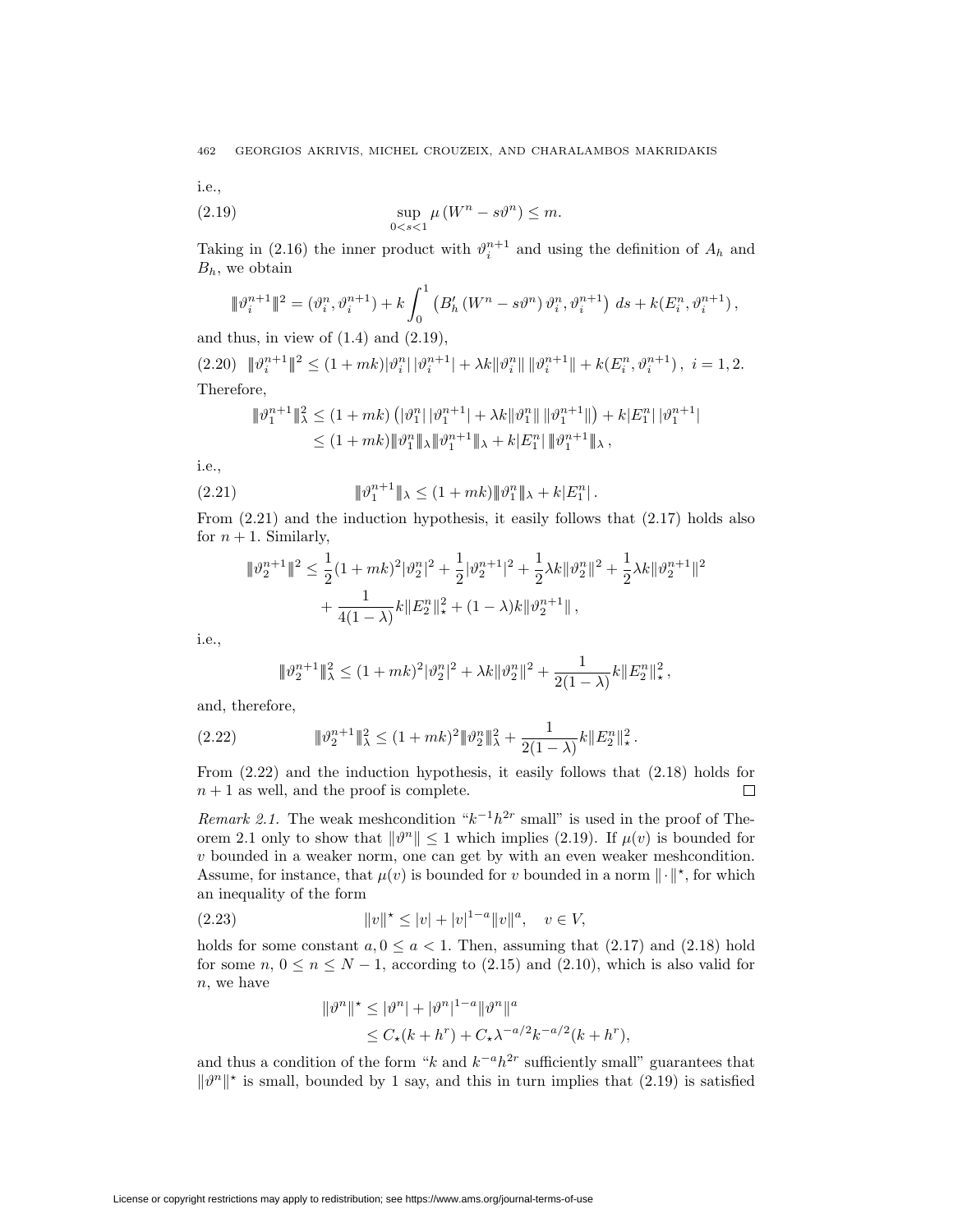for an appropriately defined constant *m*. In particular, if  $\mu(v)$  is bounded for *v* bounded in *H,* no meshcondition is required for the results of Theorem 2.1 to hold; we only have to assume that *k* and *h* are sufficiently small. These remarks apply equally well to the more general multistep schemes which will be investigated in the next section.

In the applications in Section 4, in the case of the Kuramoto-Sivashinsky equation  $\mu(v)$  will be bounded for *v* bounded in *H*, and no meshcondition will be needed; for the Cahn-Hilliard equation,  $\mu(v)$  will be bounded for *v* bounded in a norm  $\|\cdot\|^*$  for which (2.23) holds with  $a = \frac{1}{2}$ , and thus we only have to assume that *k* and  $k^{-1}h^{4r}$ are sufficiently small.

Similarly, the same idea can be applied also when  $\mu(v)$  is bounded for *v* bounded in a stronger norm. Then, in special cases, the convergence result of Theorem 2.1 is still valid but under a *stronger* meshcondition. A particular example, where this can be done, is analyzed in section 4.

*Remark 2.2.* The assumption  $V_h \subset V$  is not essential in our analysis. One can treat the case  $V_h \nsubseteq V$  by redefining the discrete operator  $B_h$  and appropriately modifying the assumptions (1.4) and (1.6). We shall not dwell on this.

## 3. Multistep schemes

In this section we shall analyze implicit-explicit multistep schemes of higher order accuracy.

Let  $(\alpha, \beta)$  be an implicit multistep scheme and  $\alpha(\cdot)$ ,  $\beta(\cdot)$  be the corresponding polynomials introduced in section 1. We order the roots  $\zeta_i(x)$ ,  $1 \leq j \leq q$  (resp.  $\zeta_j(\infty)$ ) of the polynomial  $\overline{\omega}_x(\cdot) = \alpha(\cdot) + x\beta(\cdot)$  (resp.  $\beta(\cdot)$ ) in such a way that the functions  $\zeta_j(\cdot)$  are continuous on  $[0, +\infty]$  and that the roots  $\xi_j := \zeta_j(0), j = 1, \ldots, s$ , satisfy  $|\xi_j| = 1$ ; these unimodular roots are called the principal roots of  $\alpha(\cdot)$  and the complex numbers  $\lambda_j = \frac{\beta(\xi_j)}{\xi_j \alpha'(\xi_j)}$  are called the growth factors of  $\xi_j$ . We assume that the method  $(\alpha, \beta)$  is strongly  $A(0)$ −stable, that means,

(i) for all 
$$
0 < x \leq \infty
$$
 and for all  $j = 1, \ldots, q$ , there holds  $|\zeta_j(x)| < 1$ ,

and

(*ii*) the principal roots of  $\alpha$  are simple and satisfy: Re  $\lambda_j > 0$ ,  $j = 1, \ldots, s$ .

We also consider an explicit multistep scheme  $(\alpha, \gamma)$  and we assume that both methods  $(\alpha, \beta)$  and  $(\alpha, \gamma)$  are of order *p*, i.e., (with the convention  $0^0 = 1$ )

$$
(iii) \qquad \sum_{i=0}^q i^{\ell} \alpha_i \ = \ \ell \sum_{i=0}^q i^{\ell-1} \beta_i \ = \ \ell \sum_{i=0}^{q-1} i^{\ell-1} \gamma_i, \quad \ell = 0, 1, \dots, p \, .
$$

An example of a class of  $(\alpha, \beta, \gamma)$  methods satisfying the above assumptions with the order  $p = q$  is given by the polynomials

$$
\alpha(\zeta) = \sum_{j=1}^{q} \frac{1}{j} \zeta^{q-j} (\zeta - 1)^j, \quad \beta(\zeta) = \zeta^q, \text{ and } \gamma(\zeta) = \zeta^q - (\zeta - 1)^q.
$$

The corresponding implicit  $(\alpha, \beta)$  schemes are the well-known B.D.F. methods which are strongly *A*(0)−stable for  $1 \le q \le 6$ .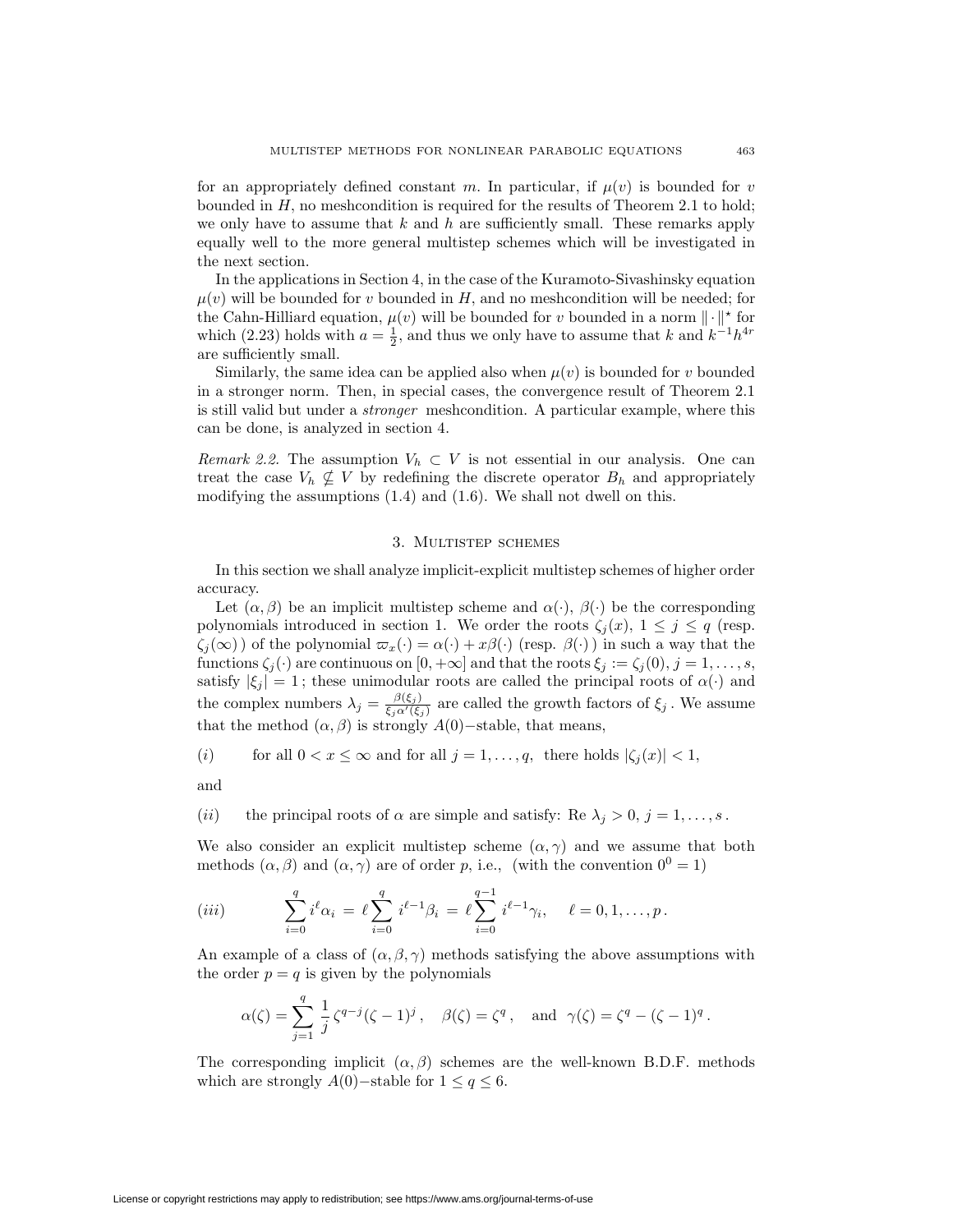*Remark 3.1.* The hypothesis (*iii*) may be written in the equivalent form

$$
\alpha(e^x) = x\beta(e^x) + O(x^{p+1}) = x\gamma(e^x) + O(x^{p+1}), \text{ as } x \to 0,
$$

which implies

(3.1) 
$$
\beta(y) - \gamma(y) = O((y-1)^p), \text{ as } y \to 1.
$$

Since  $\beta - \gamma$  is a polynomial of degree q, we necessarily have  $p \leq q$ ; recall that, cf. Cryer [5], the strong *A*(0)−stability of the  $(\alpha, \beta)$  scheme implies also that  $p \leq q$ . In the same paper Cryer (see also Grigorieff and Schroll [8]) shows that for any *q* there exists an  $(\alpha, \beta)$  *q*-step *A*(0)−stable method of order *q*. Following the proof given in Hairer and Wanner, [9, Thm. 2.2, p. 270], it can be seen that these methods can be chosen to be *strongly*  $A(0)$ −stable. On the other hand, given an  $(\alpha, \beta)$  method of order  $p = q$ , and since the degree of  $\gamma$  is  $\leq q - 1$ , we deduce from (3.1) that the  $(\alpha, \gamma)$  scheme *will be of order q if and only if*  $\gamma(\zeta) = \beta(\zeta) - \beta_q(\zeta - 1)^q$ .

In the sequel assume that we are given approximations  $U^0, U^1, \ldots, U^{q-1} \in V_h$ to  $u^0, \ldots, u^{q-1}$  such that

(3.2) 
$$
\sum_{j=0}^{q-1} \left( |W^j - U^j| + k^{1/2} ||W^j - U^j|| \right) \le c(k^p + h^r).
$$

We define  $U^n \in V_h$ ,  $n = q, \ldots, N$ , recursively by the  $(\alpha, \beta, \gamma)$  scheme (1.3). We shall prove in this section that the method (1.3) is stable, and we shall show convergence of the approximations  $U^n$  to  $u(t_n)$ , as *h* and *k* tend to zero. In particular, under a mild meshcondition and for  $\lambda$  sufficiently small, we derive the optimal order error estimate

$$
\max_{0 \le n \le N} |u(t_n) - U^n| \le c(k^p + h^r).
$$

As in the previous section, we shall first show consistency of the scheme (1.3) for the projection *W*,  $W(t) = R_h u(t), 0 \le t \le T$ .

**Consistency.** The consistency error  $E^n$  of the scheme (1.3) for *W* is given by

(3.3) 
$$
kE^{n} = \sum_{i=0}^{q} \alpha_{i} W^{n+i} + k \sum_{i=0}^{q} \beta_{i} A_{h} W^{n+i} - k \sum_{i=0}^{q-1} \gamma_{i} B_{h} (W^{n+i}),
$$

$$
n = 0, ..., N-q.
$$

Using the relations  $A_h R_h = P_o A$  and  $B_h = P_o B$ , we can rewrite (3.3) as

$$
kE^{n} = R_{h} \sum_{i=0}^{q} \alpha_{i} u^{n+i} + k P_{o} \sum_{i=0}^{q} \beta_{i} A u^{n+i} - k P_{o} \sum_{i=0}^{q-1} \gamma_{i} B(R_{h} u^{n+i}),
$$

and thus, in view of (1.1), we split  $E^n$  as  $E^n = E_1^n + E_2^n$ , where

(3.4i)  

$$
kE_1^n = (R_h - P_o) \sum_{i=0}^q \alpha_i u^{n+i} + P_o \sum_{i=0}^q (\alpha_i u^{n+i} - k \beta_i u'(t_{n+i})) + k P_o \left( \sum_{i=0}^q \beta_i B(u^{n+i}) - \sum_{i=0}^{q-1} \gamma_i B(u^{n+i}) \right)
$$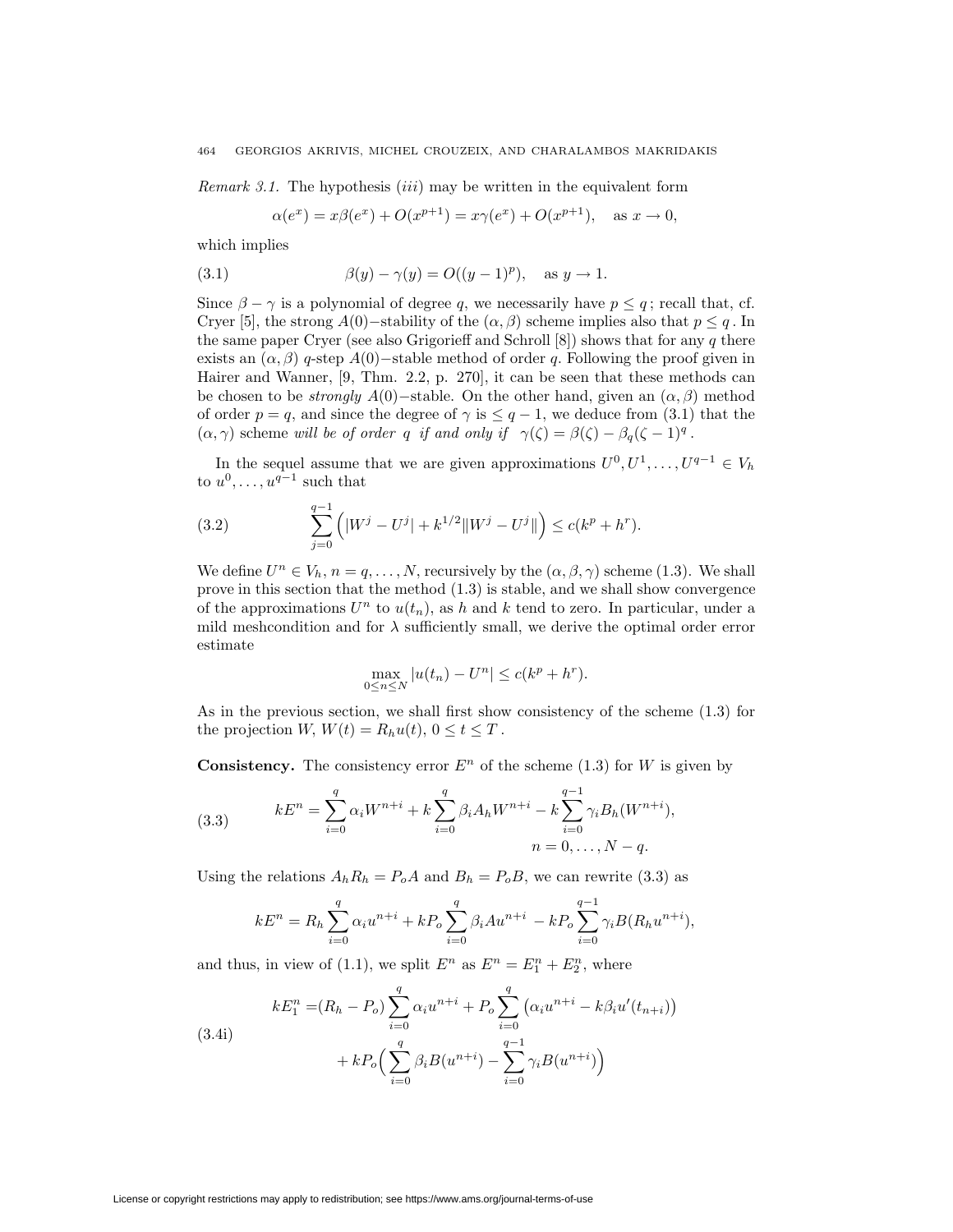and

(3.4ii) 
$$
E_2^n = P_o \sum_{i=0}^{q-1} \gamma_i \left( B(u^{n+i}) - B(R_h u^{n+i}) \right).
$$

First, we will estimate  $E_1^n$ . Using (1.5) and the fact that  $\alpha_1 + \cdots + \alpha_q = 0$ , we easily see that

(3.5i) 
$$
\left| (R_h - P_o) \sum_{i=0}^q \alpha_i u^{n+i} \right| \leq C k h^r.
$$

Further, in view of the consistency properties of  $(\alpha, \beta)$ ,

(3.5ii) 
$$
\left| \sum_{i=0}^q \left( \alpha_i u^{n+i} - k \beta_i u'(t_{n+i}) \right) \right| \leq C k^{p+1}.
$$

Moreover,

$$
\sum_{i=0}^{q} \beta_i B(u^{n+i}) - \sum_{i=0}^{q-1} \gamma_i B(u^{n+i})
$$
\n
$$
= \sum_{i=0}^{q} \beta_i \sum_{\ell=0}^{p-1} \frac{(ik)^{\ell}}{\ell!} \frac{\partial^{\ell}}{\partial t^{\ell}} B(u)(t_n) - \sum_{i=0}^{q-1} \gamma_i \sum_{\ell=0}^{p-1} \frac{(ik)^{\ell}}{\ell!} \frac{\partial^{\ell}}{\partial t^{\ell}} B(u)(t_n) + \varphi^n
$$
\n
$$
= \sum_{\ell=0}^{p-1} \frac{k^{\ell}}{\ell!} \Big( \sum_{i=0}^{q} \beta_i i^{\ell} - \sum_{i=0}^{q-1} \gamma_i i^{\ell} \Big) \frac{\partial^{\ell}}{\partial t^{\ell}} B(u)(t_n) + \varphi^n
$$
\n
$$
= \varphi^n,
$$

where the last equality holds in view of the consistency properties of  $(\alpha, \beta)$  and  $(\alpha, \gamma)$ , and, obviously,  $|\varphi^n| \leq ck^p$ . This relation and (3.5i,ii) yield

(3.6) 
$$
\max_{0 \le n \le N-q} |E_1^n| \le C(k^p + h^r).
$$

Finally, using (1.6), we obtain

(3.7) 
$$
\max_{0 \le n \le N-q} \|E_2^n\|_{\star} \le Ch^r,
$$

which completes the estimate of *E<sup>n</sup>.*

**Convergence of the multistep scheme.** Let  $\vartheta^n = W^n - U^n, n = 0, \ldots, N$ . Then (3.3) and (1.3) yield the error equation for  $\vartheta^n$ 

$$
(3.8) \quad \sum_{i=0}^{q} \alpha_i \vartheta^{n+i} + k \sum_{i=0}^{q} \beta_i A_h \vartheta^{n+i} = k \sum_{i=0}^{q-1} \gamma_i \{ B_h(W^{n+i}) - B_h(U^{n+i}) \} + kE^n.
$$

According to the splitting of  $E^n$ , we introduce  $\vartheta_1^j$  and  $\vartheta_2^j$ , cf. section 2, by

(3.9) 
$$
\sum_{i=0}^{q} \alpha_i \vartheta_j^{n+i} + k \sum_{i=0}^{q} \beta_i A_h \vartheta_j^{n+i} = k \sum_{i=0}^{q-1} \gamma_i \int_0^1 B'_h (W^{n+i} - s \vartheta^{n+i}) ds \vartheta_j^{n+i} + k E_j^n, \quad j = 1, 2, n = 0, ..., N - q,
$$

with initial values  $\vartheta_1^j = \vartheta^j$  and  $\vartheta_2^j = 0$  for  $j = 0, \ldots, q-1$ . Then, obviously,  $\vartheta^n = \vartheta_1^n + \vartheta_2^n$ .

License or copyright restrictions may apply to redistribution; see https://www.ams.org/journal-terms-of-use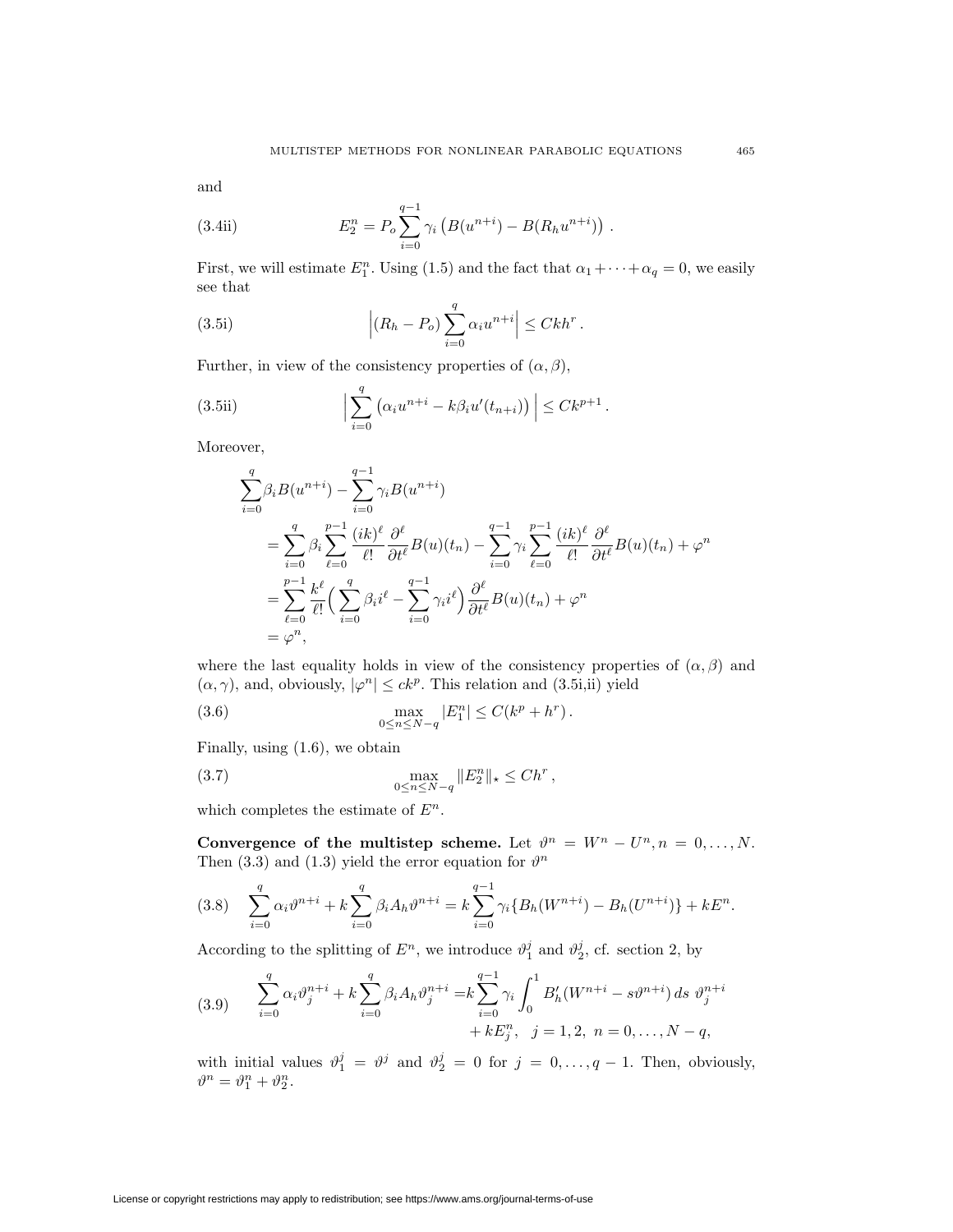In the sequel we shall use the notation

$$
\Theta_j^n = \begin{pmatrix} \vartheta_j^{n+q-1} \\ \vdots \\ \vartheta_j^n \end{pmatrix}, \quad \mathcal{E}_j^n = \begin{pmatrix} E_j^n \\ 0 \\ \vdots \\ 0 \end{pmatrix}, \quad \delta_i(x) = -\frac{\alpha_i + \beta_i x}{\alpha_q + \beta_q x},
$$

$$
\Delta_i = \delta_i(kA_h), \ \Gamma_n^i = \gamma_i \int_0^1 B'_h(W^{n+i} - s\vartheta^{n+i}) ds,
$$

$$
\Lambda = \Lambda(kA_h) = \begin{pmatrix} \Delta_{q-1} & \Delta_{q-2} & \dots & \Delta_0 \\ I & 0 & & 0 \\ & \ddots & \ddots & \ddots \\ 0 & & I & 0 \end{pmatrix}, \quad \Gamma_n = \begin{pmatrix} \Gamma_n^{q-1} & \dots & \Gamma_n^0 \\ 0 & \dots & 0 \\ \vdots & & \vdots \\ 0 & \dots & 0 \end{pmatrix},
$$

and

$$
(\alpha_q + k\beta_q A_h) \Theta_j^n = \begin{pmatrix} (\alpha_q + k\beta_q A_h) \vartheta_j^{n+q-1} \\ \vdots \\ (\alpha_q + k\beta_q A_h) \vartheta_j^n \end{pmatrix}.
$$

Equation (3.9) can then be written in the form

(3.10) 
$$
(\alpha_q + k\beta_q A_h)\Theta_j^{n+1} = (\alpha_q + k\beta_q A_h) \Lambda \Theta_j^n + k \Gamma_n \Theta_j^n + k \mathcal{E}_j^n, \quad j = 1, 2.
$$

We quote the following result from Crouzeix, [3]:

**Lemma 3.1.** *There exist a constant η, with*  $0 \leq \eta < 1$ *, and a continuous map*  $H : \mathbb{R}^+ \to \mathbb{C}^{q \times q}$  *such that for all*  $x \geq 0$  *the matrix*  $H(x)$  *is invertible and the Euclidean norm*  $\|\cdot\|_2$  *of the matrix*  $\mathcal{L}(x)$ *,* 

$$
\mathcal{L}(x) = \frac{\alpha_q + \beta_q x}{\alpha_q + \eta \beta_q x} \mathcal{H}(x)^{-1} \Lambda(x) \mathcal{H}(x),
$$

*is less or equal to one for all*  $x \geq 0$ *.* 

Let

$$
\mathcal{H} = \mathcal{H}(kA_h), \quad \mathcal{L} = \mathcal{L}(kA_h),
$$

and

$$
Y_j^n = \mathcal{H}^{-1} \Theta_j^n, \ \widetilde{\Gamma}_n = \mathcal{H}^{-1} \Gamma_n, \ \widetilde{\mathcal{E}}_j^n = \mathcal{H}^{-1} \mathcal{E}_j^n;
$$

then, we can rewrite (3.10) as

$$
(3.11) \quad (\alpha_q + k\beta_q A_h)Y_j^{n+1} = (\alpha_q + k\eta\beta_q A_h) \mathcal{L}Y_j^n + k\widetilde{\Gamma}_n \mathcal{H}Y_j^n + k\widetilde{\mathcal{E}}_j^n, \quad j = 1, 2.
$$

In view of the fact that  $\|\mathcal{H}(x)\|_2$ ,  $\|\mathcal{H}(x)^{-1}\|_2$  are uniformly bounded, see relations  $(3.27)$  and  $(3.28)$  in [3], it suffices to estimate  $Y<sup>n</sup>$ . We adjust in this section the definition of  $\|\cdot\|$  to the scheme under consideration by setting

$$
||v|| := (\alpha_q |v|^2 + \beta_q k ||v||^2)^{1/2}, \qquad v \in V.
$$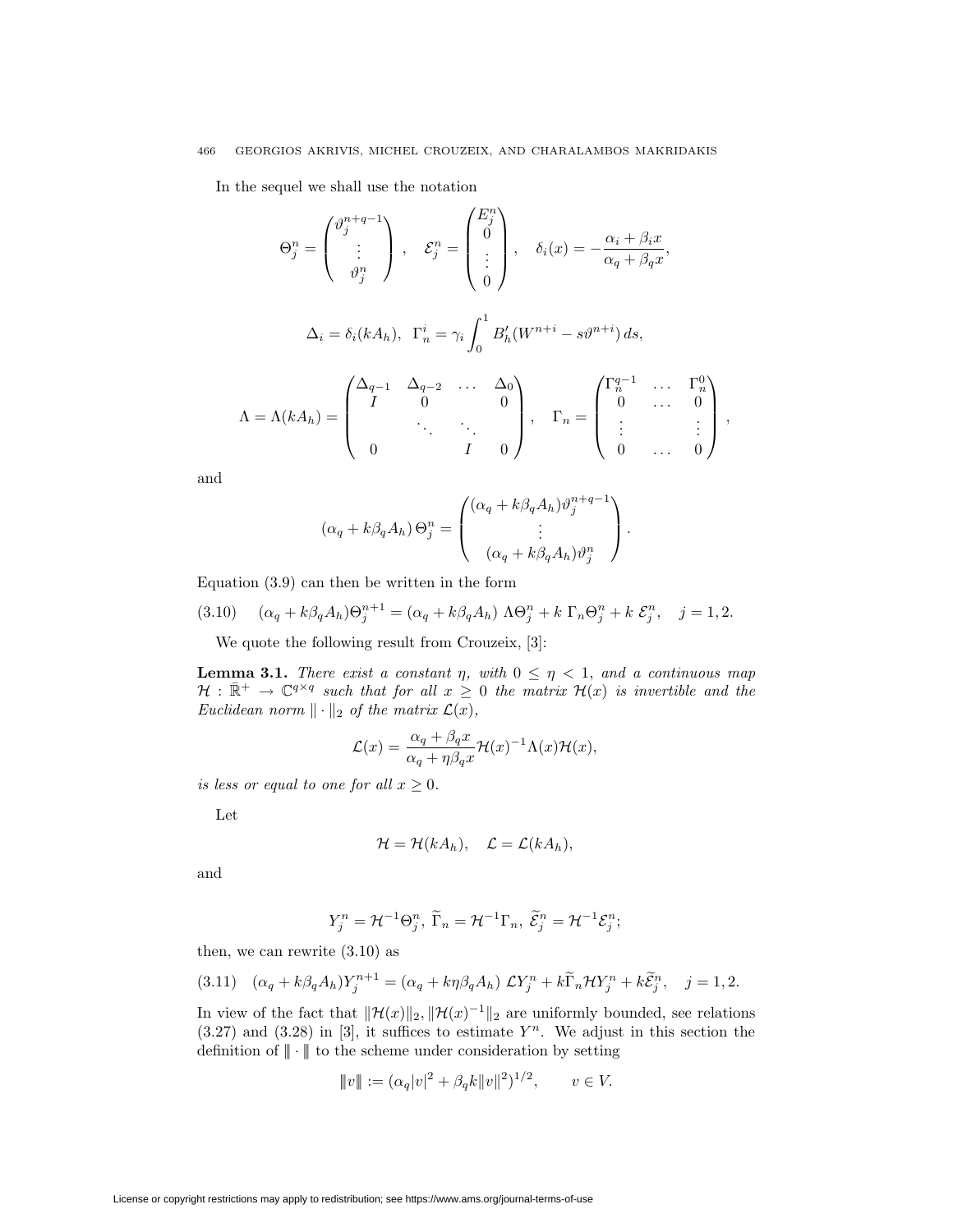Further, for  $V = (v_1, \ldots, v_q)^T$  and  $W = (w_1, \ldots, w_q)^T$  in  $H^q$  or in  $V^q$  we shall use the notation

$$
(V, W) := \sum_{i=1}^{q} (v_i, w_i), \quad |V| := \left(\sum_{i=1}^{q} |v_i|^2\right)^{1/2},
$$
  

$$
||V|| := \left(\sum_{i=1}^{q} ||v_i||^2\right)^{1/2}, \quad ||V|| := \left(\sum_{i=1}^{q} ||v_i||^2\right)^{1/2}, \quad ||V||_{\star} := \left(\sum_{i=1}^{q} ||v_i||_{\star}^2\right)^{1/2},
$$

and, for a linear operator  $M: H^q \to H^q$ , we set  $|M| := \sup_{V \in H^q, V \neq 0} \frac{|MV|}{|V|}$ . The main result in this paper is given in the following theorem:

**Theorem 3.1.** *Assume that the constant*  $\lambda$  *in* (1.4) *is appropriately small* (depend*ing on the particular scheme) and that k and*  $h^{2r}k^{-1}$  *are sufficiently small. Then, we have the local stability estimate*

$$
|\vartheta^n| + k^{1/2} \|\vartheta^n\| \le Ce^{cmT} \Big\{ \sum_{j=0}^{q-1} \left( |\vartheta^j| + k^{1/2} \|\vartheta^j\| \right) + k \sum_{j=0}^{n-q} |E_1^j| + \left( k \sum_{j=0}^{n-q} \|E_2^j\|_{\star}^2 \right)^{1/2} \Big\}, \quad n = q-1, ..., N,
$$

*and the error estimate*

(3.13) 
$$
\max_{0 \le n \le N} |u(t_n) - U^n| \le C(k^p + h^r).
$$

*Proof.* Let  $\rho^n = u^n - W^n$ ,  $n = 0, \ldots, N$ . Then, according to (1.5),

(3.14) 
$$
\max_{0 \leq n \leq N} |\rho^n| \leq Ch^r.
$$

Now, if we assume that  $(3.12)$  holds, using  $(3.2)$ ,  $(3.6)$  and  $(3.7)$ , we obtain

(3.15) 
$$
\max_{0 \leq n \leq N} |\vartheta^n| \leq C(k^p + h^r),
$$

and (3.13) follows immediately from (3.14) and (3.15). Thus, it remains to prove (3.12). According to (3.2), (3.6) and (3.7), there exists a constant  $C_{\star}$  such that the right-hand side of (3.12) can be estimated by  $C_{\star}(k^p + h^r)$ ,

$$
(3.16) \qquad C e^{cm} \left\{ \sum_{j=0}^{q-1} \left( |\vartheta^j| + k^{1/2} ||\vartheta^j|| \right) + k \sum_{j=0}^{n-q} |E_1^j| + \left( k \sum_{j=0}^{N-q} ||E_2^j||_{\star}^2 \right)^{1/2} \right\} \\ \leq C_{\star} (k^p + h^r) \, .
$$

We will estimate  $\vartheta^n$  by estimating  $Y_i^n$ . In fact, we shall show that for some  $\varepsilon =$ *ε*(*λ,*(*α, β, γ*) )*,* 0 *<ε<* (1 *− η*<sup>2</sup>)*β<sup>q</sup>* with *η* as in Lemma 3.1,

(3.17) 
$$
\|Y_1^n\| \le e^{cmt_n} \left\{ \|Y_1^0\| + \frac{k}{\sqrt{\alpha_q}} \sum_{j=0}^{n-1} |\tilde{\mathcal{E}}_1^j| \right\}
$$

and

(3.18) 
$$
\|Y_2^n\| \le e^{cmt_n} \frac{1}{\sqrt{\varepsilon}} \left(k \sum_{j=0}^{n-1} \|\widetilde{\mathcal{E}}_2^j\|_{\star}^2\right)^{1/2}.
$$

Then, (3.12) follows, and the proof will be complete. We shall use induction: The estimates (3.17) and (3.18) are valid for  $n = 0$ . Assume that they hold for  $0, \ldots, n$ ,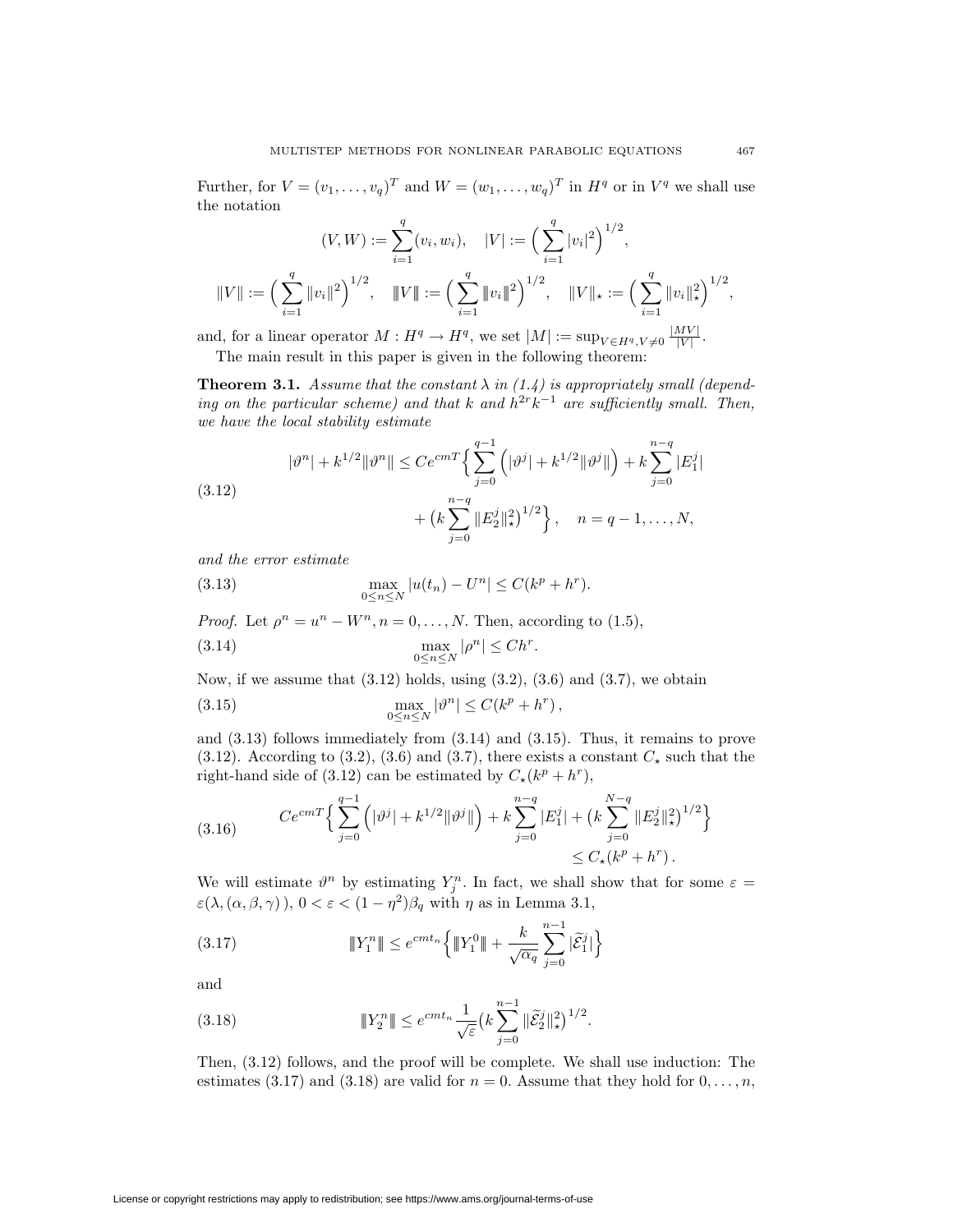$0 \leq n \leq N - q$ . Then, according to (3.16) and (3.12), which is then valid for  $0, \ldots, n + q - 1$ , we have, for *k* and  $k^{-1}h^{2r}$  small enough,

$$
\max_{0 \le j \le n+q-1} \|\vartheta^j\| \le C_\star (k^{p-1/2} + k^{-1/2} h^r) \le 1,
$$

i.e.,

(3.19) 
$$
\sup_{0 < s < 1} \max_{0 \le j \le n+q-1} \mu \left( W^j - s \vartheta^j \right) \le m.
$$

Taking in (3.11) the inner product with  $Y_i^{n+1}$ , we have

(3.20) 
$$
\|Y_j^{n+1}\|^2 = ((\alpha_q + k\eta\beta_q A_h) \mathcal{L} Y_j^n, Y_j^{n+1}) + k(\widetilde{\Gamma}_n \mathcal{H} Y_j^n, Y_j^{n+1}) + k(\widetilde{\mathcal{E}}_j^n, Y_j^{n+1}), \quad j = 1, 2.
$$

First, we shall estimate the second term on the right-hand side of (3.20). Let  $X, Y \in V^q$  and  $X' = \mathcal{H}^{-1}X, Y' = \mathcal{H}^T Y$ , and recall that  $\widetilde{\Gamma}_n = \mathcal{H}^{-1}\Gamma_n$ . Then, if  $x_i, y_i$  are the components of *X* and *Y*, respectively, we have

$$
(\widetilde{\Gamma}_n X, Y') = (\Gamma_n X, Y) = \sum_{i=0}^{q-1} \gamma_i \int_0^1 (B'_h(W^{n+i} - s\vartheta^{n+i})x_i, y_1) ds.
$$

Using here the induction hypothesis, which ensures  $(3.19)$ , the assumption  $(1.4)$ and the fact that  $\|\mathcal{H}(x)\|_2$  and  $\|\mathcal{H}(x)^{-1}\|_2$  are uniformly bounded, we see that there exists a constant  $M_1$  such that

$$
|(\widetilde{\Gamma}_n X, Y')| \le M_1(\lambda ||X'|| ||Y|| + m|X'||Y|).
$$

Therefore,

$$
(3.21) \qquad |(\widetilde{\Gamma}_n \mathcal{H} Y_j^n, Y_j^{n+1})| \leq M_1(\lambda \|Y_j^n\| \|Y_j^{n+1}\| + m|Y_j^n|\, |Y_j^{n+1}|), \quad j = 1, 2 \, .
$$

Next, we shall estimate the first term on the right-hand side of (3.20). Lemma 3.1 implies that

$$
(3.22) \t\t |\mathcal{L}| \le 1.
$$

We also have

$$
((\alpha_q + k\eta\beta_q A_h)\mathcal{L}Y_j^n, Y_j^{n+1}) = \alpha_q(\mathcal{L}Y_j^n, Y_j^{n+1}) + k\eta\beta_q(\mathcal{L} (A_h^{1/2}Y_j^n), A_h^{1/2}Y_j^{n+1}),
$$
  
i.e., in view of (3.22),  

$$
|((\alpha_{n+1}R_nA_n)(YY_nY^{n+1})| < \alpha_n|Y_n^n||Y^{n+1}| + n\beta_nk||Y^n||||Y^{n+1}||
$$

(3.23) 
$$
|((\alpha_q + k\eta\beta_q A_h)\mathcal{L}Y_j^n, Y_j^{n+1})| \leq \alpha_q |Y_j^n| |Y_j^{n+1}| + \eta\beta_q k \|Y_j^n\| \|Y_j^{n+1}\|,
$$
  
  $j = 1, 2.$ 

From (3.20), (3.21) and (3.23), we obtain

(3.24) 
$$
\|Y_j^{n+1}\|^2 \leq \alpha_q |Y_j^n| |Y_j^{n+1}| + (\lambda M_1 + \eta \beta_q) k \|Y_j^n\| \|Y_j^{n+1}\| + M_1 m k |Y_j^n| |Y_j^{n+1}| + k(\tilde{\mathcal{E}}_j^n, Y_j^{n+1}), \quad j = 1, 2.
$$

Therefore, with  $\lambda = \frac{(1-\eta)\beta_q}{M_1}$  and  $c = \frac{M_1}{\alpha_q}$ ,

$$
\begin{aligned} \|Y_1^{n+1}\|^2 &\leq & (1+cmk)\alpha_q|Y_1^n|\,|Y_1^{n+1}|+\beta_q k\|Y_1^n\|\,\|Y_1^{n+1}\|+k|\widetilde{\mathcal{E}}_1^n|\,|Y_1^{n+1}|\\ &\leq & (1+cmk)(\alpha_q|Y_1^n|\,|Y_1^{n+1}|+\beta_q k\|Y_1^n\|\,\|Y_1^{n+1}\|)+k|\widetilde{\mathcal{E}}_1^n|\,|Y_1^{n+1}|, \end{aligned}
$$

i.e.,

(3.25) 
$$
\|Y_1^{n+1}\| \le (1 + cmk) \|Y_1^n\| + \frac{k}{\sqrt{\alpha_q}} |\tilde{\mathcal{E}}_1^n|.
$$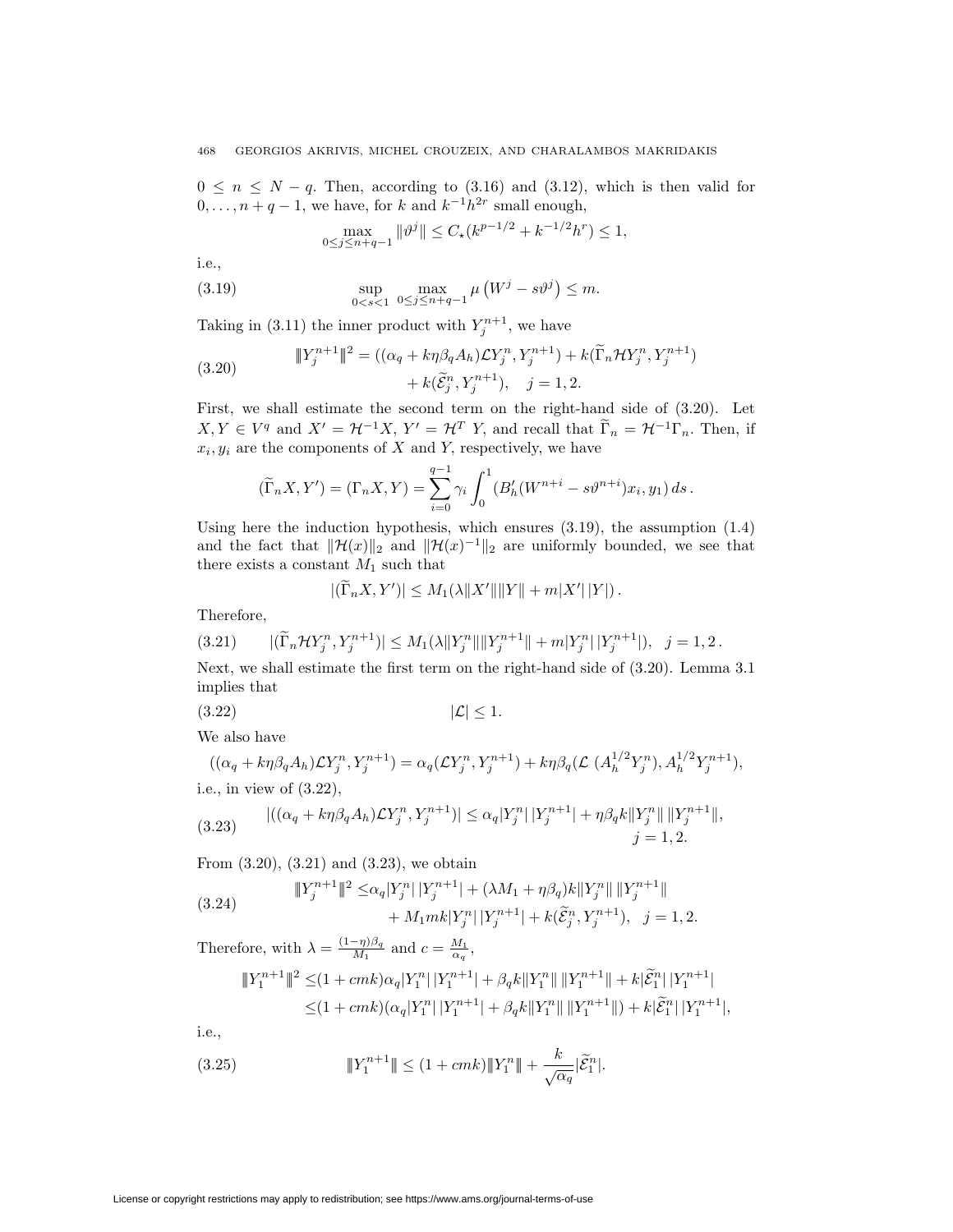From (3.25) and the induction hypothesis, it easily follows that (3.17) holds also for  $n+1$ . Similarly, with  $\lambda = \frac{1}{M_1} \left\{ \left[ \beta_q(\beta_q - \varepsilon) \right]^{1/2} - \eta \beta_q \right\}$  for some  $\varepsilon, 0 < \varepsilon < (1-\eta^2)\beta_q$ , and  $c = \frac{M_1}{\alpha_q}$ ,

$$
\begin{aligned} \Vert Y_{2}^{n+1}\Vert^{2} & \leq & (1+cmk)\alpha_{q}|Y_{2}^{n}|\,|Y_{2}^{n+1}|+[\beta_{q}(\beta_{q}-\varepsilon)]^{1/2}k\Vert Y_{2}^{n}\Vert\,\Vert Y_{2}^{n+1}\Vert \\ & +\frac{1}{2\varepsilon}k\Vert\widetilde{\mathcal{E}}_{2}^{n}\Vert_{\star}^{2}+\frac{\varepsilon}{2}k\Vert Y_{2}^{n+1}\Vert^{2}. \end{aligned}
$$

Thus,

$$
||Y_2^{n+1}||^2 \leq \frac{1}{2}(1+cmk)^2\alpha_q|Y_2^{n}|^2 + \frac{1}{2}\alpha_q|Y_2^{n+1}|^2 + \frac{1}{2}\beta_qk||Y_2^{n}||^2
$$
  
+ 
$$
\frac{1}{2}\beta_qk||Y_2^{n+1}||^2 + \frac{1}{2\varepsilon}k||\widetilde{\mathcal{E}}_2^{n}||_*^2,
$$

i.e.,

(3.26) 
$$
\|Y_2^{n+1}\|^2 \le (1 + cmk)^2 \|Y_2^n\|^2 + \frac{k}{\varepsilon} \|\widetilde{\mathcal{E}}_2^n\|_{\star}^2.
$$

From (3.26) and the induction hypothesis, it easily follows that (3.18) holds for  $n+1$  as well, and the proof is complete. П

*Remark 3.2. Initial approximations.* Assume that the data of the problem are smooth enough such that one can compute the time derivatives  $u^{(j)}(0), j = 1, \ldots$ , *p* − 1, of the exact solution at *t* = 0. Then, it is easily seen that  $U^{0} = W^{0}$  and  $U^m = R_h T_m^p u(0), m = 1, \ldots, q-1$ , with

$$
T_m^p u(0) = u^0 + mku^{(1)}(0) + \dots + \frac{(mk)^{p-1}}{(p-1)!} u^{(p-1)}(0), \quad m = 1, \dots, q-1,
$$

satisfy  $(3.2)$ .

## 4. Applications

In this section we shall apply our abstract results to two examples in one space dimension, namely the periodic initial value problems for the Kuramoto-Sivashinsky equation and the Cahn-Hilliard equation, and to a class of reaction diffusion equations in  $\mathbb{R}^{\nu}$ ,  $\nu = 2, 3$ .

**4.1 The Kuramoto-Sivashinsky equation.** We consider the periodic initial value problem for the Kuramoto-Sivashinsky (KS) equation: For  $T, \nu > 0$  we seek a real-valued function *u* defined on  $\mathbb{R} \times [0, T]$ , 1-periodic in the space variable and satisfying

(4.1) 
$$
u_t + uu_x + u_{xx} + \nu u_{xxxx} = 0 \text{ in } \mathbb{R} \times [0, T]
$$

and

$$
(4.2) \t\t u(\cdot,0) = u^0 \t\t \text{in} \t \mathbb{R},
$$

where  $u^0$  is a given, smooth 1-periodic function.

The periodic initial value problem  $(4.1)$ – $(4.2)$  is well-posed, cf. [13], [17]. For numerical methods to this problem see, e.g., [1] and the references therein. The KS equation is related to turbulence phenomena in chemistry and combustion, and arises also in plasma physics and in two-phase flows in cylindrical geometries, see [18] and [14].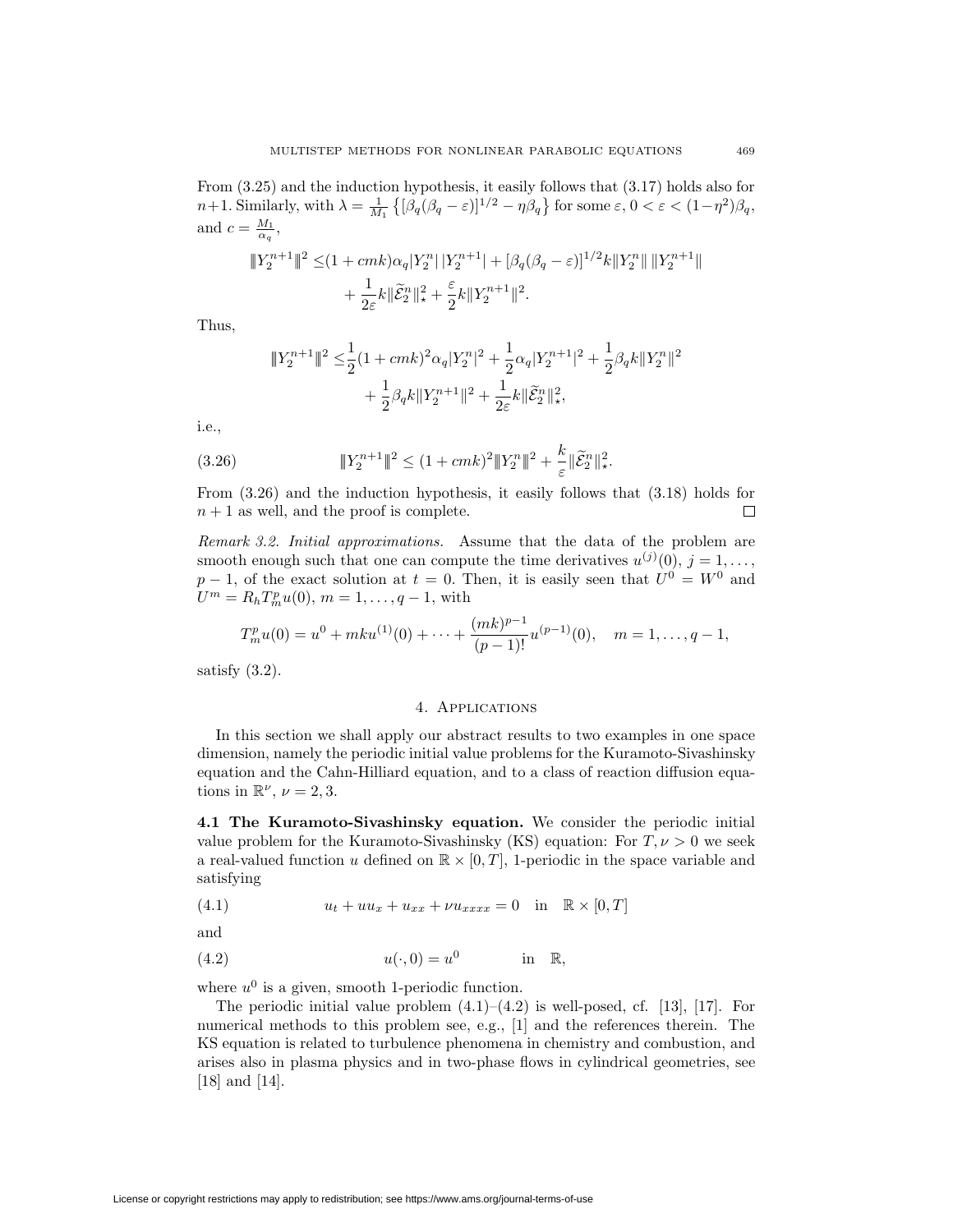### 470 GEORGIOS AKRIVIS, MICHEL CROUZEIX, AND CHARALAMBOS MAKRIDAKIS

For  $s \in \mathbb{N}_0$ , let  $H_{\text{per}}^s$  denote the periodic Sobolev space of order *s*, consisting of the 1-periodic elements of  $H_{\text{loc}}^{s}(\mathbb{R})$ , and let  $\|\cdot\|_{H^{s}}$  be the norm over a period in  $H_{\text{per}}^s$ . The inner product in  $H := L_{\text{per}}^2 = H_{\text{per}}^0$  is denoted by  $(\cdot, \cdot)$ , and the induced norm by  $|\cdot|$ *.* Let  $A: H^4_{per} \to \overline{H}$  be defined by  $Av = \nu(v_{xxxx} + v)$ *.* Then  $V := D(A^{1/2}) = H_{\text{per}}^2$ , and the norm in V is given by  $||v|| = \nu^{1/2} (|v_{xx}|^2 + |v|^2)^{1/2}$ . Let  $B: V \to H$  be given by  $B(v) = -v_{xx} - vv_x + \nu v$ . Then,

$$
B'(v)w = -w_{xx} - (vw)_x + \nu w,
$$

and thus by periodicity

$$
(B'(v)w, \omega) = (w_x, \omega_x) + (v, w\omega_x) + \nu(w, \omega).
$$

Therefore, in view of the inequality  $||w||_{L^{\infty}} \leq |w| + |w'|$ ,  $w \in H^1_{\text{per}}$ ,

$$
\begin{aligned} |(B'(v)w,\omega)|\leq&|w_x|\,|\omega_x|+|v|\|w\|_{L^\infty}|\omega_x|+\nu|w|\,|\omega|\\ \leq& (1+|v|)|w_x|\,|\omega_x|+\nu|w|\,|\omega|+|v|\,|w|\,|\omega_x|, \end{aligned}
$$

and thus, using the inequality  $|u_x|^2 \leq |u||u_{xx}|$ ,  $u \in V$ , we easily see that the condition (1.4) is satisfied for any  $\lambda > 0$ ,

(4.3) 
$$
|(B'(v)w, \omega)| \le \lambda ||w|| ||\omega|| + \mu(v)|w|| |\omega|, \quad \forall v, w, \omega \in V,
$$

with  $\mu(v) := \frac{1}{2\lambda v} \left[ 1 + 2\lambda v^2 + 2|v|(1+|v|) \right]$ . We note that, since  $\lambda$  can be taken arbitrarily small, our results hold for this problem for all implicit-explicit schemes satisfying our stability and consistency assumptions; further, since  $\mu$  is bounded for *v* bounded in *H,* the meshcondition of Theorems 2.1 and 3.1 is not needed here, cf. Remark 2.1.

For the space discretization, we let  $0 = x_0 < x_1 < \cdots < x_J = 1$  be a partition of  $[0,1]$ , and  $h := \max_j (x_{j+1} - x_j)$ . Setting  $x_{jJ+s} := j + x_s$ ,  $j \in \mathbb{Z}$ ,  $s = 0, \ldots, J-1$ , this partition is periodically extended to a partition of R. For integer  $r \geq 4$ , let  $V_h$  denote a space of at least once continuously differentiable, 1-periodic splines of degree  $r - 1$ , in which approximations to the solution  $u(\cdot, t)$  of  $(4.1)$ – $(4.2)$  will be sought for  $0 \le t \le T$ . The following approximation property of the family  ${V_h}_{0 \le h \le 1}$  is well known, cf., e.g., [16],

(4.4) 
$$
\inf_{\chi \in V_h} \sum_{j=0}^2 h^j \|v - \chi\|_{H^j} \le ch^s \|v\|_{H^s}, \ \ v \in H^s_{\text{per}}, \ 2 \le s \le r.
$$

We define the elliptic projection operator  $R_h: V \to V_h$  by

(4.5) 
$$
((v - R_h v)'', \chi'') + (v - R_h v, \chi) = 0 \quad \forall \chi \in V_h.
$$

It is easily seen that

(4.6) 
$$
\sum_{j=0}^{2} h^j \|v - R_h v\|_j \leq ch^s \|v\|_{H^s}, \quad v \in H^s_{\text{per}}, \quad 2 \leq s \leq r;
$$

thus, in particular, the estimate  $(1.5)$  holds in this case with  $d = 4$ . Next, we will verify (1.6). For  $v, \omega \in V$ , and  $w := R_h v$ , we have

$$
(B(v) - B(w), \omega) = -(v - w, \omega'') + \frac{1}{2}((v + w)(v - w), \omega') + \nu(v - w, \omega),
$$

and, by (4.6),

$$
|(B(v) - B(w), \omega)| \leq C(1 + \|v\|_{H^2}) ||v||_{H^r} h^r ||\omega||,
$$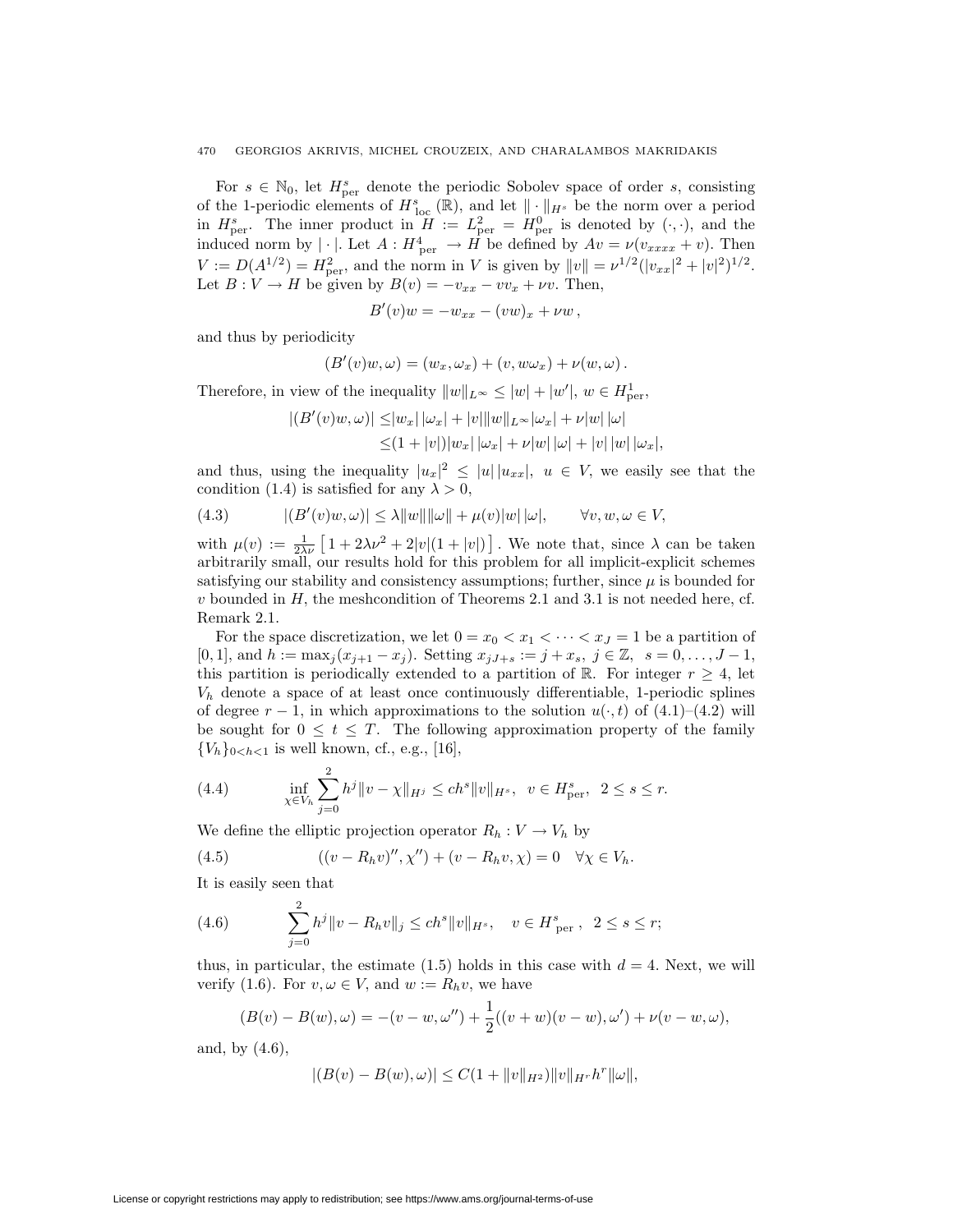i.e.,

(4.7) 
$$
||B(v) - B(R_h v)||_* \leq C(1 + ||v||_{H^2})||v||_{H^r}h^r,
$$

and thus (1.6) holds. Let  $W(t) := R_hu(t)$ , and assume that we are given approximations  $U^0, \ldots, U^{q-1} \in V_h$  to  $u^0, \ldots, u^{q-1}$  such that

(4.8) 
$$
\sum_{j=0}^{q-1} (|W^j - U^j| + k^{1/2} ||W^j - U^j||) \le c(k^p + h^r).
$$

Then, we define  $U^n \in V_h$ ,  $n = q, ..., N$ , recursively by the  $(\alpha, \beta, \gamma)$  scheme

(4.9)  
\n
$$
\sum_{i=0}^{q} \alpha_i (U^{n+i}, \chi) + k\nu \sum_{i=0}^{q} \beta_i \left\{ (U^{n+i}_{xx}, \chi'') + (U^{n+i}, \chi) \right\}
$$
\n
$$
= k \sum_{i=0}^{q-1} \gamma_i \left\{ (U^{n+i}_{x}, \chi') - (U^{n+i} U^{n+i}_{x}, \chi) + \nu (U^{n+i}, \chi) \right\}
$$
\n
$$
\forall \chi \in V_h, \quad n = 0, \dots, N - q,
$$

where  $(\alpha, \beta)$  and  $(\alpha, \gamma)$  are multistep schemes of order *p*, and  $(\alpha, \beta)$  is strongly *A*(0)*−*stable. Then, Theorem 3.1 yields, for sufficiently small *k* and *h,* the error estimate

(4.10) 
$$
\max_{n} |u^{n} - U^{n}| \le c(k^{p} + h^{r}).
$$

As already mentioned, (4.10) holds for all  $(\alpha, \beta, \gamma)$  schemes satisfying our stability and consistency properties.

*Remark 4.1.* It is not difficult to verify that the estimate (4.10) remains valid if the approximations  $U^n \in V_h$ ,  $n = q, \ldots, N$ , are defined by

(4.9')  

$$
\sum_{i=0}^{q} \alpha_i (U^{n+i}, \chi) + k\nu \sum_{i=0}^{q} \beta_i (U_{xx}^{n+i}, \chi'')
$$

$$
= k \sum_{i=0}^{q-1} \gamma_i \{ (U_x^{n+i}, \chi') - (U^{n+i} U_x^{n+i}, \chi) \}
$$

$$
\forall \chi \in V_h, \quad n = 0, ..., N-q.
$$

**4.2 The Cahn-Hilliard equation.** We consider the periodic initial value problem for the Cahn-Hilliard (CH) equation: For  $T > 0$  we seek a real-valued function *u* defined on  $\mathbb{R} \times [0, T]$ , 1-periodic in the space variable and satisfying

(4.11) 
$$
u_t + u_{xxxx} - (u^3 - u)_{xx} = 0 \text{ in } \mathbb{R} \times [0, T]
$$

and

$$
(4.12) \t\t u(\cdot,0) = u^0 \t\t \text{in} \t \mathbb{R},
$$

where  $u^0$  is a given, smooth 1-periodic function.

The problem  $(4.11)$ – $(4.12)$  is well-posed, see Temam [18] and the references therein. For numerical methods for this problem we refer to, e.g., [6], [12]. The CH equation describes the dynamics of pattern formation through phase transition, cf., e.g., [18].

We shall use the same Hilbert spaces, and approximating spaces as in subsection 4.1. We let  $A: H^4_{per} \rightarrow H$  be defined by  $Av = v_{xxxx} + v$ . Thus, the norm in *V*,

License or copyright restrictions may apply to redistribution; see https://www.ams.org/journal-terms-of-use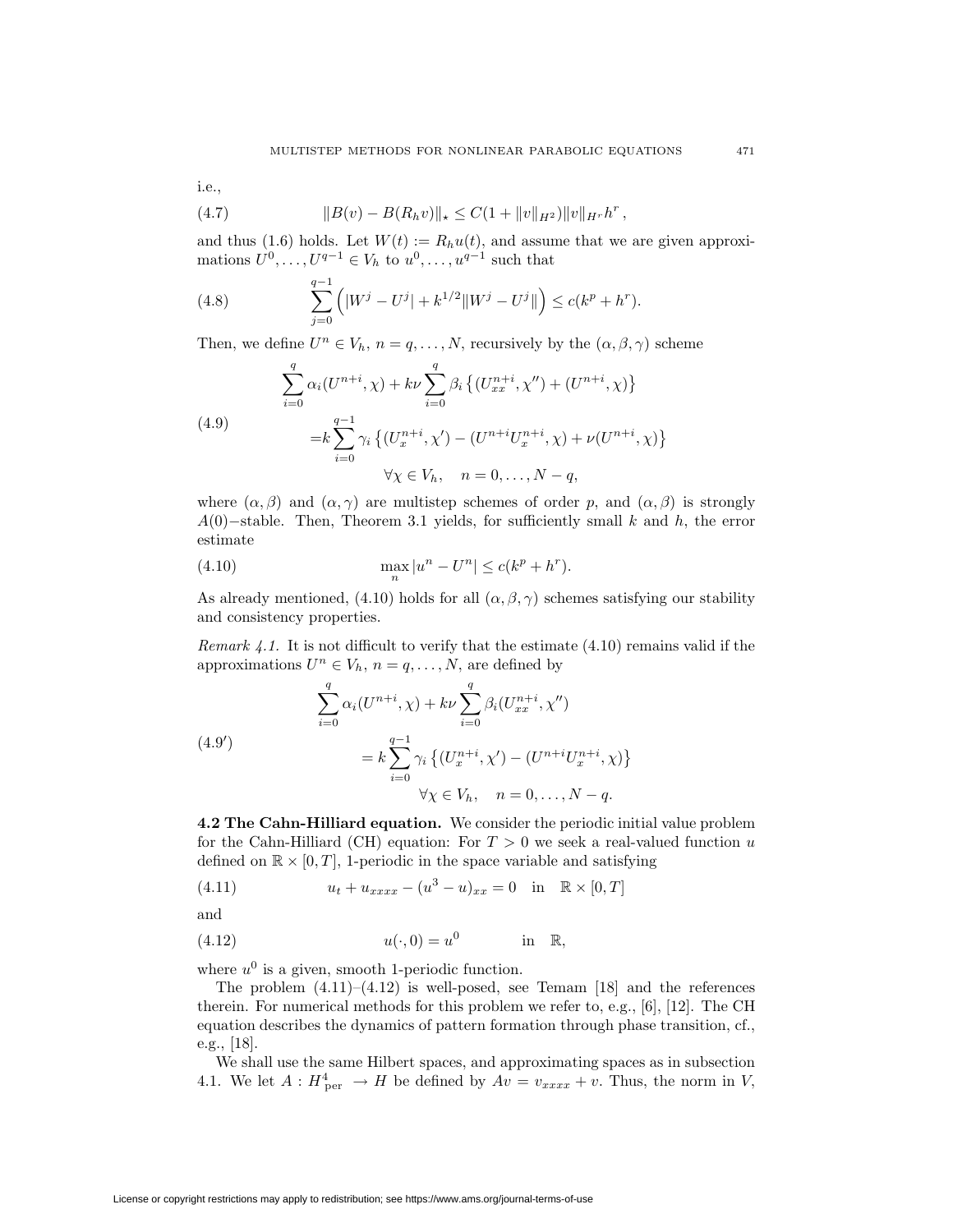$V := D(A^{1/2}) = H_{\text{per}}^2$ , is given by  $||v|| := (|v_{xx}|^2 + |v|^2)^{1/2}$ . Let  $B : V \to H$  be given by  $B(v) = (v^3 - v)_{xx} + v$ . Then,

$$
B'(v)w = 3(v2w)_{xx} - w_{xx} + w.
$$

In this case we can show that

(4.13) 
$$
|(B'(v)w, \omega)| \le \lambda ||w|| ||\omega|| + \mu(v)|w|| \omega|, \qquad \forall v, w, \omega \in V,
$$

with  $\mu(v) := 1 + \frac{1}{2\sqrt{2}\lambda} \{ (1+3||v||^2_{L^{\infty}}+6||v||_{L^{\infty}}|v_x|)^2 + 36||v||^2_{L^{\infty}}|v_x|^2 \}$ . We note that  $\mu$  is bounded for *v* bounded in  $H_{\text{per}}^1$ . Further, since

(4.14) 
$$
||v||_{H^1} \le |v| + |v|^{1/2} ||v||^{1/2}, \quad \forall v \in V,
$$

we conclude that a condition of the form  $(2.23)$  holds in this case with  $a = \frac{1}{2}$ .

The projection  $R_h$  is also in this case defined by  $(4.5)$ . In particular, in view of (4.6) the condition (1.5) is satisfied. Moreover, it is easily seen that

(4.15) 
$$
||B(v) - B(R_h v)||_* \leq C(1 + ||v||_{H^2}^2) ||v||_{H^r} h^r,
$$

and thus (1.6) holds in this case. Let  $W(t) := R_h u(t)$  and assume that we are given approximations  $U^0, U^1, \ldots, U^{q-1} \in V_h$  satisfying (4.8). Then we define  $U^n \in V_h$ ,  $n = q, \ldots, N$ , recursively by the  $(\alpha, \beta, \gamma)$  scheme

$$
\sum_{i=0}^{q} \alpha_i (U^{n+i}, \chi) + k \sum_{i=0}^{q} \beta_i \left\{ (U_{xx}^{n+i}, \chi'') + (U^{n+i}, \chi) \right\}
$$
\n
$$
= k \sum_{i=0}^{q-1} \gamma_i \left\{ ((U^{n+i})^3 - U^{n+i}, \chi'') + (U^{n+i}, \chi) \right\}
$$
\n
$$
\forall \chi \in V_h, \quad n = 0, \dots, N-q,
$$

where  $(\alpha, \beta)$  and  $(\alpha, \gamma)$  are multistep schemes of order *p*, and  $(\alpha, \beta)$  is strongly *A*(0)*−*stable. Then, taking into account (4.14) and Remark 2.1, an application of Theorem 3.1 yields, for *k* and  $h^{4r}k^{-1}$  sufficiently small, the error estimate

(4.17) 
$$
\max_{n} |u^{n} - U^{n}| \le c(k^{p} + h^{r}).
$$

**4.3 A reaction diffusion equation.** In this subsection we shall apply our results to a class of reaction diffusion equations: Let  $\Omega \subset \mathbb{R}^{\nu}$ ,  $\nu = 2,3$ , be a bounded domain with smooth boundary  $\partial\Omega$ . For  $T > 0$  we seek a real-valued function *u*, defined on  $\Omega \times [0, T]$ , satisfying

(4.18) 
$$
u_t - \Delta u = f(u) \quad \text{in } \Omega \times [0, T],
$$

$$
u = 0 \qquad \text{on } \partial \Omega \times [0, T],
$$

$$
u(\cdot, 0) = u^0 \qquad \text{in } \Omega,
$$

where  $u^0$  is a given smooth function and  $f : \mathbb{R} \to \mathbb{R}$  is a smooth function. We are interested in approximating smooth solutions of this problem, and assume therefore that the data are smooth and compatible such that  $(4.18)$  gives rise to sufficiently regular solutions.

We shall distinguish two cases. Assuming that *f* satisfies a polynomial growth condition of order at most  $\rho$ , see (4.19) below, and provided that  $\rho \leq 4$  for  $\nu = 3$ , we show that the abstract theory of sections 2 and 3 is directly applicable and yields, without any additional assumptions on the discretization spaces, optimal order error estimates for all  $(\alpha, \beta, \gamma)$  schemes considered in this paper. For general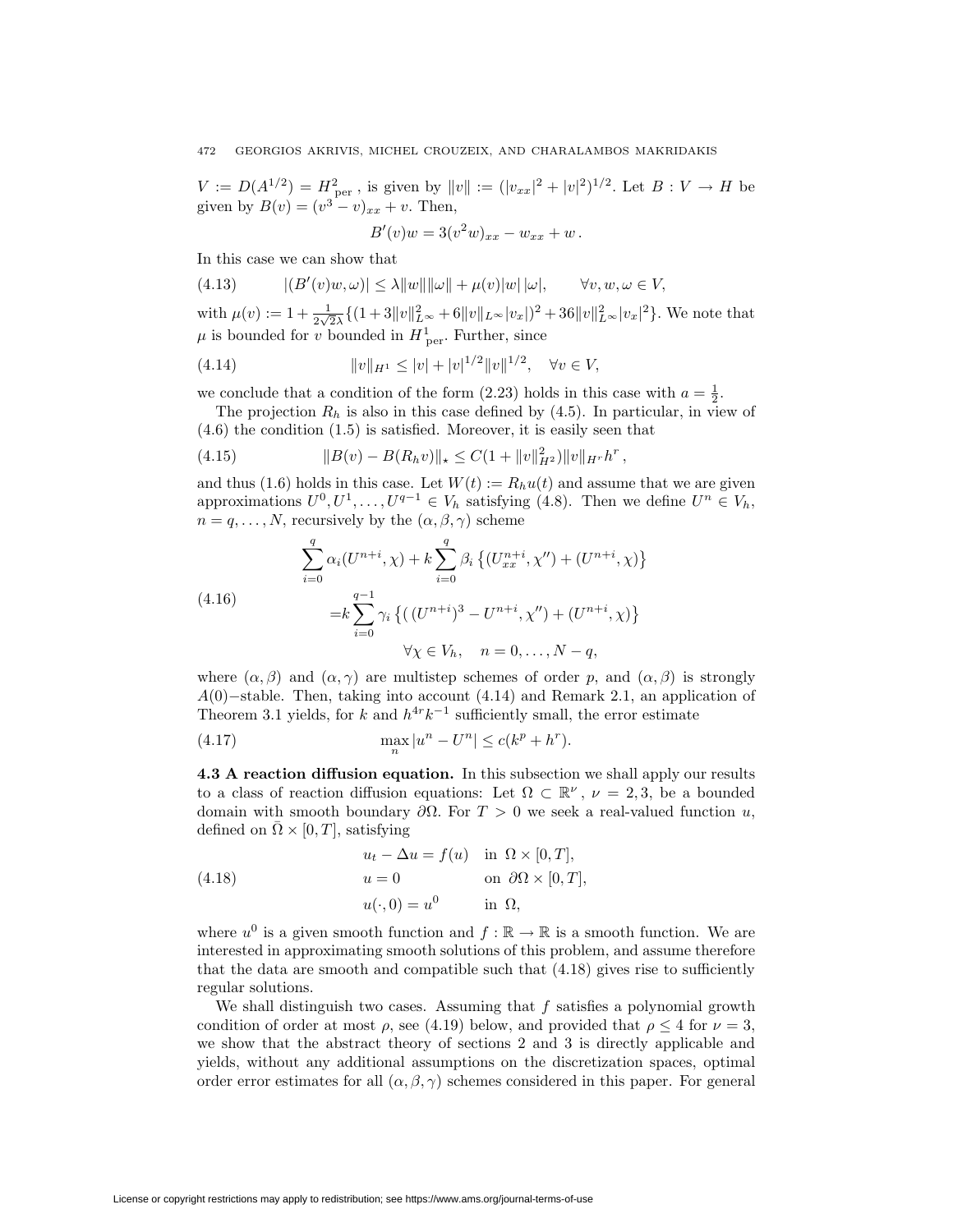*f* our results apply as well, provided that meshconditions stronger than those of Theorem 3.1 are fulfilled.

Reaction diffusion equations model various physical phenomena related, for instance, to phase transitions, chemical reactions, pattern formation, cf., e.g., [2], [7], [10] and their references. The Allen-Cahn model  $(\rho = 3)$ , which in the limit describes evolution by mean curvature, [2], [7], and generalized Ginzburg-Landau equations, [10], are reaction diffusion equations of particular interest with polynomial nonlinearity.

Let  $H^s = H^s(\Omega)$  be the usual Sobolev space of order *s*, and  $\|\cdot\|_{H^s}$  be the norm of  $H^s$ . The inner product in  $H := L^2(\Omega)$  is denoted by  $(\cdot, \cdot)$ , and the induced norm by  $|\cdot|$ ; the norm of  $L^s(Q)$ ,  $1 \leq s \leq \infty$ , is denoted by  $\|\cdot\|_{L^s(Q)}$  and simply by  $\|\cdot\|_{L^s}$ for  $Q = \Omega$ . Obviously,  $V = H_0^1(\Omega) = H_0^1$  and the norm in *V* is equivalent to the  $H^1$  norm.

We now consider the case that f satisfies the following growth condition: there exists  $L \in \mathbb{R}$  such that

(4.19) 
$$
|f'(\xi)| \le L(1+|\xi|^{\rho-1}) \quad \forall \xi \in \mathbb{R}.
$$

In the sequel, we shall use the Sobolev inequality

 $(x + 20)$   $||v||_{L^s} \leq C||v||_{H^1}, \quad 1 \leq s < \infty \text{ for } \nu = 2, \text{ and } 1 \leq s \leq 6 \text{ for } \nu = 3,$ 

as well as its consequence

(4.21) 
$$
||v||_{L^4} \leq C||v||_{L^2}^{1-\nu/4}||v||_{H^1}^{\nu/4}, \quad \nu=2,3.
$$

Let  $B: V \to V'$ ,  $B(v) = f(v)$ . First, we note that *B* is well defined. Indeed, for  $v, w \in V$ ,

$$
(f(v), w) = \left(\int_0^1 f'(sv)v \, ds, w\right) + (f(0), w),
$$

and, therefore, by  $(4.19)$  and Hölder's inequality,

(4.22) 
$$
|(f(v),w)| \leq C \left[ \left( \int_{\Omega} |v|^{\rho 6/5} dx \right)^{5/6} ||w||_{L^6} + (1 + ||v||_{L^2}) ||w||_{L^2} \right],
$$

and thus, in view of (4.20), we see that  $f(v) \in V'$ , provided  $\rho \leq 5$  for  $\nu = 3$ . Further, by (4.19), for  $v, w, \omega \in V$ ,

$$
|(f'(v)w, \omega)| \le C \int_{\Omega} |v|^{\rho-1} |w| |\omega| dx + C ||w||_{L^2} ||\omega||_{L^2}
$$
  

$$
\le C \Big( \int_{\Omega} |v|^{2(\rho-1)} dx \Big)^{1/2} ||w||_{L^4} ||\omega||_{L^4} + C ||w||_{L^2} ||\omega||_{L^2},
$$

i.e., in view of (4.21),

$$
(4.23) \qquad |(f'(v)w, \omega)| \leq C \|v\|_{L^{2(\rho-1)}}^{\rho-1} |w|^{\frac{4-\nu}{4}} |\omega|^{\frac{4-\nu}{4}} \|w\|^{\frac{\nu}{4}} \| \omega\|^{\frac{\nu}{4}} + C|w| |\omega|.
$$

Thus, *B* is differentiable. Furthermore, (4.23) and Young's inequality ( $ab \leq \frac{\varepsilon}{a}a^q +$  $\frac{e^{-q'/q}}{q'}b^{q'}$ ,  $\frac{1}{q} + \frac{1}{q'} = 1$ ) yield

(4.24) 
$$
|(B'(v)w,\omega)| \leq C\frac{\nu}{4} \varepsilon \|w\| \|\omega\| + C\Big(1 + \frac{4-\nu}{4} \varepsilon^{-\frac{\nu}{4-\nu}} \Big(\|v\|_{L^{2(\rho-1)}}\Big)^{\frac{4(\rho-1)}{4-\nu}}\Big) |w| \,|\omega|.
$$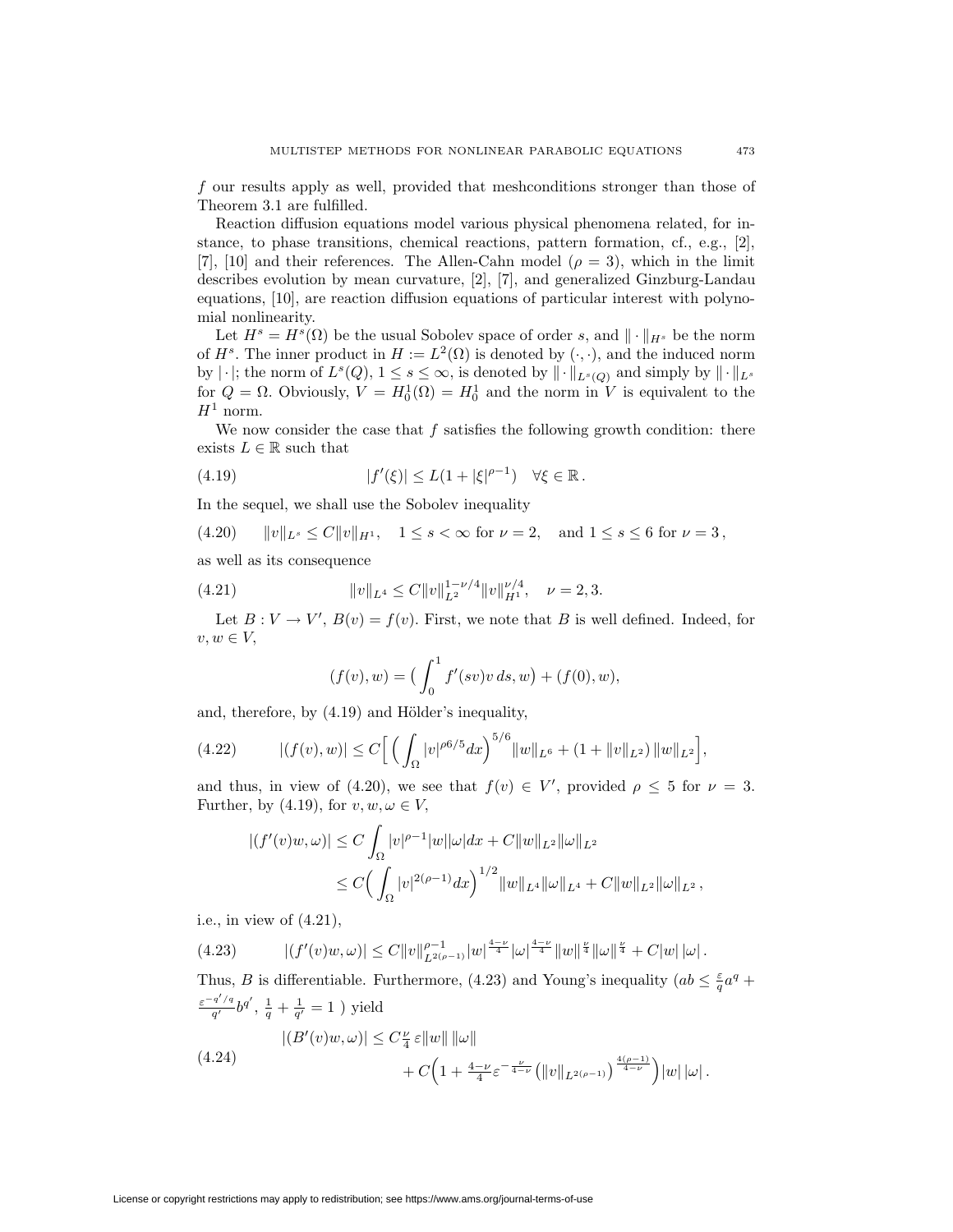Therefore, by Sobolev's inequality, we see that, for  $\rho \leq 4$  when  $\nu = 3$  (and for any *ρ* when  $\nu = 2$ ), the assumption (1.4) is satisfied with  $\lambda = C \frac{\nu}{4} \varepsilon$ ,

$$
\mu(v) = C + C \frac{4-\nu}{4} \varepsilon^{-\frac{\nu}{4-\nu}} \left( \|v\|_{L^{2(\rho-1)}} \right)^{\frac{4(\rho-1)}{4-\nu}},
$$

and  $\mu(v)$  is bounded for *v* bounded in *V*. Again,  $\lambda$  can be taken arbitrarily small and thus our theory applies to all  $(\alpha, \beta, \gamma)$  schemes satisfying our stability and consistency assumptions.

We further analyze the case that  $f$  satisfies the growth condition  $(4.19)$ , with  $\rho \leq 4$  for  $\nu = 3$ , by introducing the discretization spaces  $V_h$ ; the case of general *f* shall be discussed at the end of this section. For simplicity, let  $V_h$  be the subspace of *V* defined on a finite element partition  $\mathcal{T}_h$  of  $\Omega$ , and consisting of piecewise polynomial functions of degree at most  $r-1$ ,  $r \geq 2$ . Let  $h_K$  denote the diameter of an element  $K \in \mathcal{T}_h$ , and  $h = \max_{K \in \mathcal{T}_h} h_K$ . We define the elliptic projection operator  $R_h$ ,  $R_h: V \to V_h$ , by

$$
(\nabla R_h v, \nabla \chi) = (\nabla v, \nabla \chi) \quad \forall \chi \in V_h.
$$

We assume that (we do not attempt here to deal with problems that may arise in the case of a curved boundary  $\partial\Omega$  concerning the requirement  $V_h \subset V$ , cf. Remark 2.2)

(4.25) 
$$
|v - R_h v| + h \|v - R_h v\| \leq Ch^r \|v\|_{H^r}, \quad v \in H^r \cap H_0^1;
$$

then, in particular, the estimate  $(1.5)$  will hold in this case with  $d = 2$ . Next, we will verify (1.6). We shall further assume that

(4.26) 
$$
\sup\{\|R_h v\|_{L^\infty} : 0 < h < 1\} \le C \|v\|_{H^r}, \quad v \in H^r \cap H_0^1.
$$

For  $v \in H^r \cap H_0^1$ , we have

$$
B(v) - B(R_h v) = \int_0^1 f'(v - \tau(v - R_h v)) d\tau (v - R_h v);
$$

using here the Sobolev inequality  $||v||_{L^{\infty}} \leq C||v||_{H^r}$  ( $r \geq 2$ ) and (4.26), we conclude, in view of  $(4.25)$ ,

(4.27) 
$$
|B(v) - B(R_h v)| \leq Ch^r \tilde{M}(v) ||v||_{H^r},
$$

with  $\tilde{M}(v)$  bounded for  $v \in H^r \cap H_0^1$  bounded in  $H^r$ . Thus, (1.6) is satisfied.

Now, let  $W(t) := R_h u(t)$ , and assume that we are given approximations  $U^0, \ldots$ ,  $U^{q-1} \in V_h$  to  $\mathbf{u}^0, \ldots, \mathbf{u}^{q-1}$  such that

(4.28) 
$$
\sum_{j=0}^{q-1} (|W^j - U^j| + k^{1/2} ||W^j - U^j||) \le c(k^p + h^r).
$$

Then, we define  $U^n \in V_h$ ,  $n = q, \ldots, N$ , recursively by the  $(\alpha, \beta, \gamma)$  scheme

(4.29) 
$$
\sum_{i=0}^{q} \alpha_i (U^{n+i}, \chi) + k \sum_{i=0}^{q} \beta_i (\nabla U^{n+i}, \nabla \chi)
$$

$$
= k \sum_{i=0}^{q-1} \gamma_i (f(U^{n+i}), \chi) \quad \forall \chi \in V_h, \quad n = 0, \dots, N-q,
$$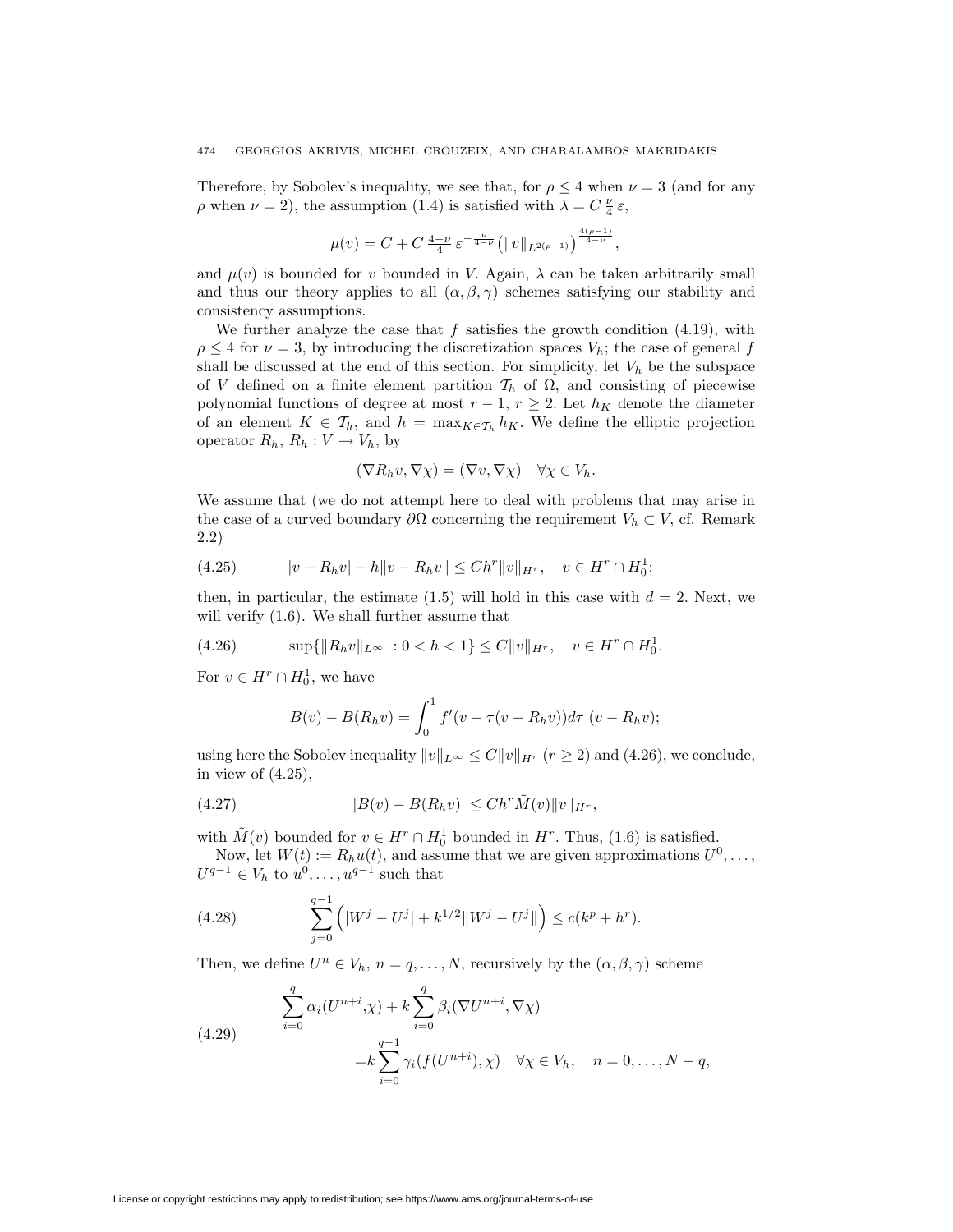where  $(\alpha, \beta)$  and  $(\alpha, \gamma)$  are multistep schemes of order *p*, and  $(\alpha, \beta)$  is strongly *A*(0)*−*stable. Then, Theorem 3.1 yields, for sufficiently small *k* and *k−*<sup>1</sup>*h*2*<sup>r</sup>,* the error estimate

(4.30) 
$$
\max_{n} |u^{n} - U^{n}| \le c(k^{p} + h^{r}).
$$

*Remark 4.2.* By (4.24), we see that (1.4) holds for any  $\lambda > 0$  with  $\mu(v)$  bounded for *v* bounded in  $L^{2(\rho-1)}$ . Using this fact, Sobolev's inequality

$$
||v||_{L^s} \leq C|v|^{1-a}||v||^a,
$$

 $a = \nu \frac{s-2}{2s}$ ,  $\nu = 2,3$ , (with  $s \leq 6$ , of course, for  $\nu = 3$ ) and Remark 2.1, it is easily seen that the meshcondition  $k^{-1}h^{2r} \leq c$ , under which (4.30) holds, can be weakened. We shall not dwell on this.

We close this subsection by briefly considering the case of a general smooth function *f*, as well as the case that *f* satisfies (4.19) for  $\nu = 3$  but with  $\rho > 4$ . First, we note that in our analysis it suffices to assume that *B* is well defined and differentiable on a subspace  $\widetilde{V}$  of  $V \cap L^{\infty}$  containing  $V_h$ , for all *h*. By tracing back the proof of  $(4.24)$  we see that in this case  $\mu(v)$  is bounded, provided that

$$
\int_{\Omega} |f'(v(x))|^2 dx
$$

is bounded. Note that the assumption  $k^{-1}h^{2r} \leq c$ , for appropriate *c*, of Theorem 3.1 is only used to show that  $\|\vartheta^n\|$  < 1, which implies (3.19), i.e., that  $\mu(W^j - s\vartheta^j)$ ,  $s \in (0,1)$ , is bounded by a constant. In the case under investigation, by using appropriate inverse inequalities, we show that if stronger meshconditions are satisfied, then  $\sup_{0 \le s \le 1} \int_{\Omega} |f'(W^j - s\vartheta^j)|^2 dx$  is bounded by a constant independent of *h* and *k*, and thus  $\mu(W^j - s\vartheta^j)$  will be bounded by an appropriately defined constant *m,* i.e., (3.19)—and, consequently, the error estimate of Theorem 3.1—will remain valid. We will distinguish the following cases:  $\nu = 2$  and general *f,*  $\nu = 3$  and *f* satisfies (4.19) with  $\rho > 4$ , and  $\nu = 3$  and general *f*. i.  $\nu = 2$  *and general f.* First, we note that

$$
\|\chi\|_{L^{\infty}} \leq C |\log(\underline{h})|^{1/2} \|\chi\|_{H^1} \qquad \forall \chi \in V_h,
$$

with  $\underline{h} = \min_{K \in \mathcal{T}_h} h_K$ , cf. [19, p. 67]. Obviously,  $\int_{\Omega} |f'(\chi(x))|^2 dx$  is bounded if  $\|\chi\|_{L^{\infty}}$  is bounded. Now,

$$
\max_{0 \le j \le n+q-1} \|\vartheta^j\|_{L^\infty} \le C |\log(\underline{h})|^{1/2} \max_{0 \le j \le n+q-1} \|\vartheta^j\|,
$$

and thus, according to (3.16),

$$
\max_{0 \le j \le n+q-1} \|\vartheta^j\|_{L^\infty} \le C_\star C |\log(\underline{h})|^{1/2} (k^{p-1/2} + k^{-1/2} h^r).
$$

Therefore, if *k* and *h* are chosen such that  $|\log(h)|k^{2p-1}$  and  $|\log(h)|k^{-1}h^{2r}$  are sufficiently small, then  $\mu(W^j - s\vartheta^j)$  will be bounded, and the convergence results hold.

ii.  $\nu = 3$  *and f satisfies* (4.19) *with*  $\rho > 4$ . If  $s > 6$ , we have

(4.31) 
$$
\|\chi\|_{L^s(\Omega)} \leq C\underline{h}^{-\frac{s-6}{2s}} \|\chi\|_{H^1(\Omega)} \quad \forall \chi \in V_h.
$$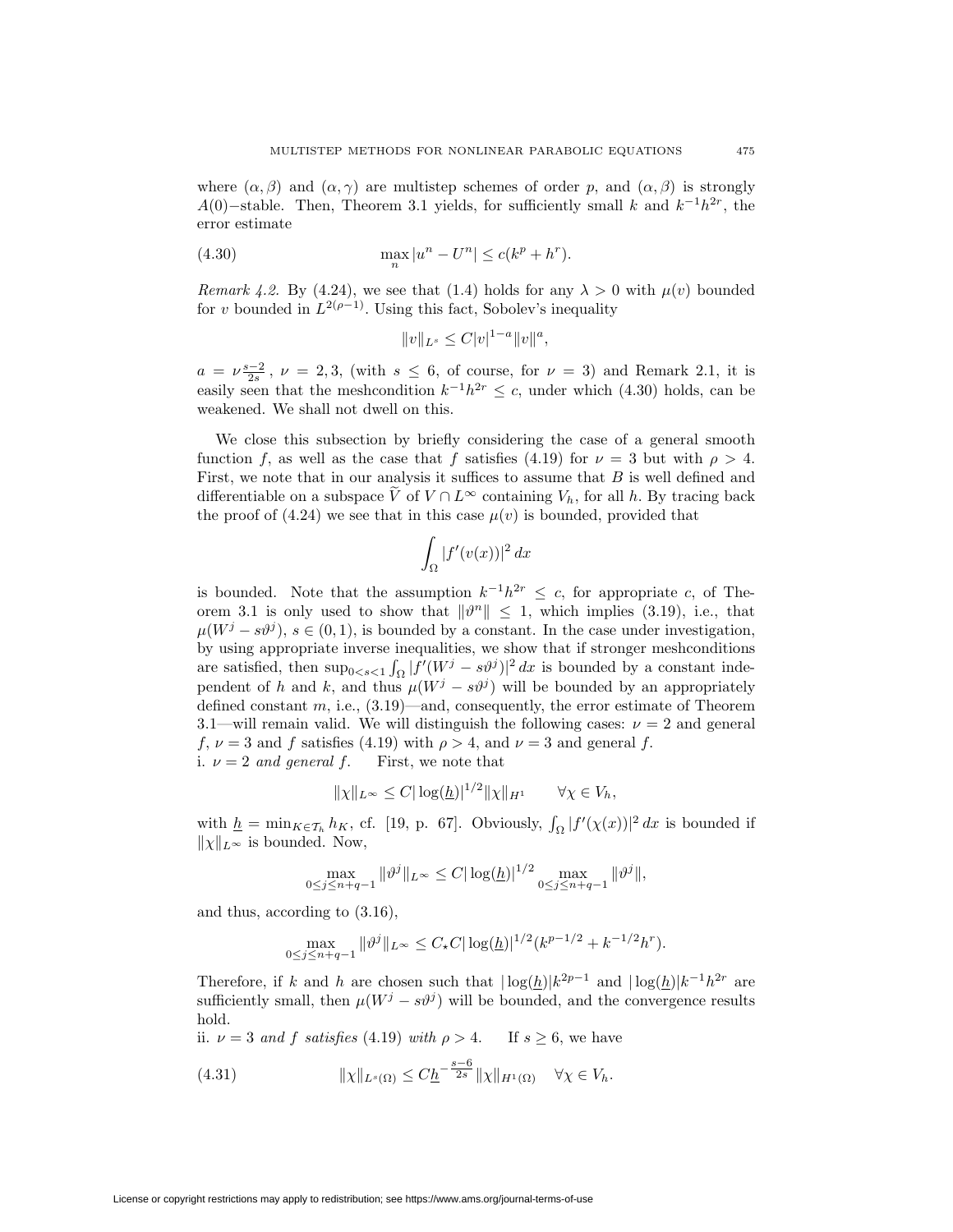Indeed, employing standard homogeneity arguments, one can show that for an arbritrary element  $K \in \mathcal{T}_h$ ,

$$
\|\chi\|_{L^s(K)} \leq Ch_K^{-\frac{s-6}{2s}} \left( \|\nabla \chi\|_{L^2(K)} + \|\chi\|_{L^6(K)} \right),
$$

and (4.31) follows in view of (4.20). Hence,

$$
\max_{0 \le j \le n+q-1} \|\vartheta^j\|_{L^{2(\rho-1)}} \le C\underline{h}^{-\frac{\rho-4}{2(\rho-1)}} \max_{0 \le j \le n+q-1} \|\vartheta^j\|.
$$

Therefore, if k and h are such that  $\underline{h}^{-\frac{\rho-4}{\rho-1}}k^{2p-1}$  and  $k^{-1}\underline{h}^{-\frac{\rho-4}{\rho-1}}h^{2r}$  are sufficiently small, then, as before,

$$
\max_{0 \le j \le n+q-1} \|\vartheta^j\|_{L^{2(\rho-1)}} \le C_\star \underline{h}^{-\frac{\rho-4}{2(\rho-1)}} (k^{p-1/2} + k^{-1/2} h^r) \le 1,
$$

 $\mu(W^j - s\vartheta^j)$  will be bounded in view of (4.24) and (4.26), and our convergence results hold.

iii.  $\nu = 3$  *and general f*. In this case,

$$
\|\chi\|_{L^{\infty}} \leq C\underline{h}^{-1/2} \|\chi\|_{H^1} \qquad \forall \chi \in V_h,
$$

as one can see by modifying the proof of the two dimensional case. By the same arguments as for  $\nu = 2$ , the convergence results of this paper hold, provided that  $h^{-1}k^{2p-1}$  and  $k^{-1}h^{2r}$  are sufficiently small.

# **REFERENCES**

- 1. G. Akrivis, High-order finite element methods for the Kuramoto-Sivashinsky equation, RAIRO Mod´el. Math. Anal. Num´er. **30** (1996), 157–183. MR **97e:**65095
- 2. S.M. Allen and J.W. Cahn, A macroscopic theory for antiphase boundary motion and its application to antiphase domain coarsening, Acta Metall. **27** (1979), 1085-1095.
- 3. M. Crouzeix, Une méthode multipas implicite-explicite pour l'approximation des équations d'´evolution paraboliques, Numer. Math. **35** (1980), 257–276. MR **82b:**65084
- 4. M. Crouzeix and P.-A. Raviart, Approximation des équations d'évolution linéares par des m´ethodes `a pas multiples, C.R. Acad. Sc. Paris, S´erie A **287** (1976), 367–370. MR **54:**14377
- 5. C. W. Cryer, A new class of highly stable methods, BIT **13** (1973), 153–159. MR **48:**1469
- 6. C.M. Elliott and S.-M. Zheng, On the Cahn-Hilliard equation, Arch. Rational Mech. Anal. **96** (1986), 339–357. MR **87k:**80007
- 7. L.C. Evans, H.M. Soner and P.E. Souganidis, Phase transitions and generalized motion by mean curvature, Comm. Pure Appl. Math. **45** (1992), 1097–1123. MR **93g:**35064
- 8. R.D. Grigorieff and J. Schroll, *Über A*(α)-stabile Verfahren hoher Konsistenzordnung, Computing **20** (1978), 343–350. MR **83b:**65086
- 9. E. Hairer and G. Wanner, Solving Ordinary Differential Equations II: Stiff and Differential-Algebraic Problems, Springer-Verlag, Berlin Heidelberg, Springer Series in Computational Mathematics v. 14, 1991. MR **92a:**65016
- 10. Y. Kuramoto, Chemical Oscillations, Waves and Turbulence, Springer-Verlag, New York, Series in Synthetics, v. 19, 1984. MR **87e:**92054
- 11. M.N. Le Roux, Semi-discrétisation en temps pour les équations d'évolution paraboliques lorsque l'op´erateur d´epend du temps, RAIRO **13** (1979), 119–137. MR **80e:**65056
- 12. W.R. McKinney, Optimal error estimates for high order Runge-Kutta methods applied to evolutionary equations, Ph.D. thesis, University of Tennessee, Knoxville, 1989.
- 13. B. Nicolaenko and B. Scheurer, Remarks on the Kuramoto-Sivashinsky equation, Physica **12 D** (1984), 391–395. MR **86d:**80007
- 14. D.T. Papageorgiou, C. Maldarelli and D.S. Rumschitzki, Nonlinear interfacial stability of cone-annular film flow, Phys. Fluids **A2** (1990), 340–352. MR **91b:**76067
- 15. G. Savaré,  $A(\Theta)$ -stable approximations of abstract Cauchy problems, Numer. Math. **65** (1993), 319–336. MR **94h:**65062
- 16. L.L. Schumaker, Spline Functions: Basic Theory, Wiley, New York, 1981. MR **82j:**41001